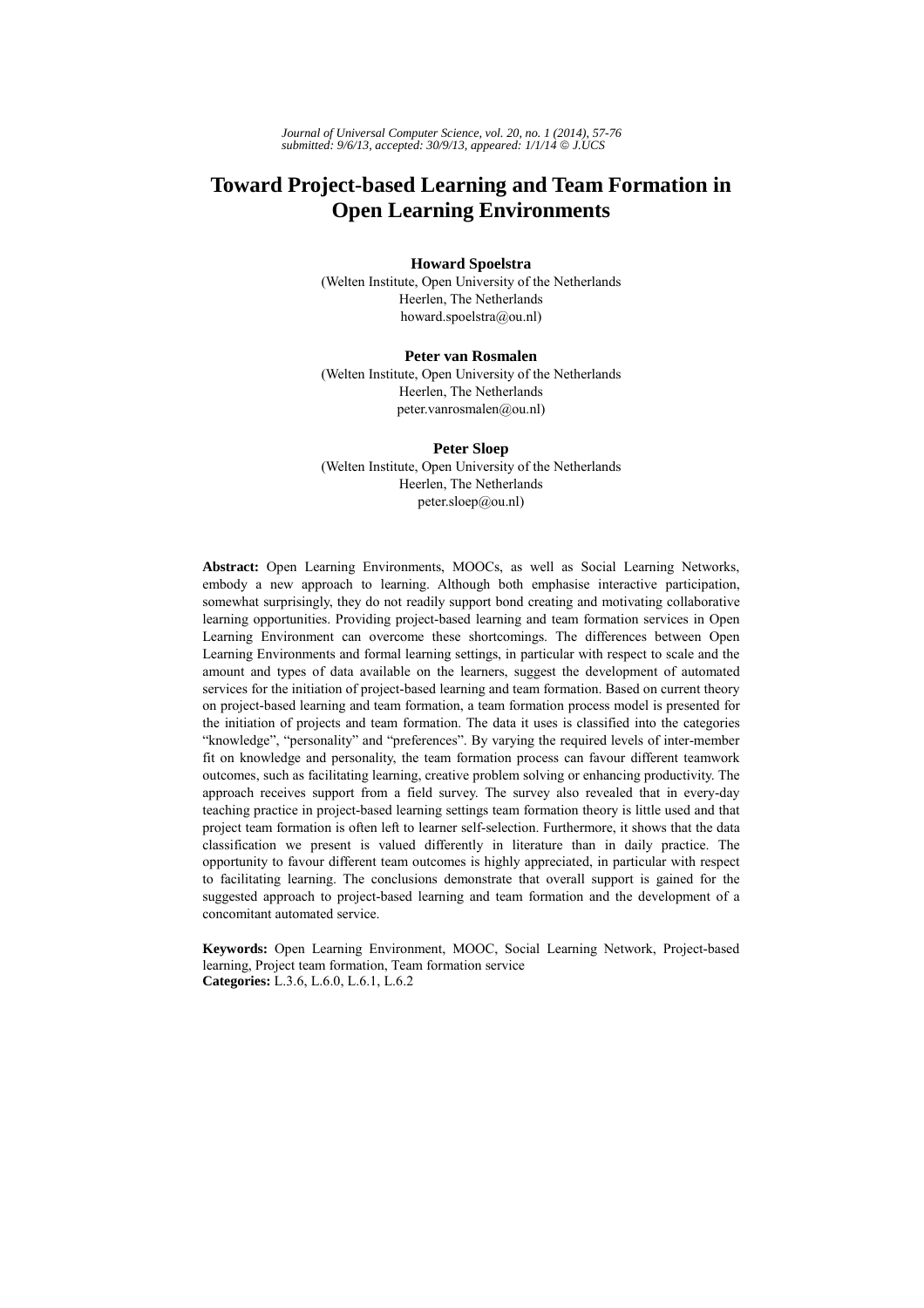### **1 Introduction**

More and more, learning takes place in open learning environments (OLEs) with geographically dispersed learners, such as Open Online Courses (OOCs) and their large-scale variants called MOOCs (Massive Open Online Courses). However, recent reports reveal that learning in MOOCs has its drawbacks: Dropout rates are massive, while the intended collaboration between learners is limited [Daniel 2012, Edinburgh] University 2013]. The following factors may contribute to this:

- Learners overestimating their abilities (learners subscribing who would otherwise not be allowed to do the course on the particular level),
- The novelty of the offerings (attracting subscribers who are mainly interested in the workings of the OOC), or
- Learners finding out during the course that they are not willing or able to commit to the course regime (learners and others subscribing who are not sufficiently motivated to follow through the course).

However, we argue that the dropout and limited collaboration might also – at least partly – be explained by a lack of motivating learning opportunities based on well-founded pedagogics. When OOCs were first suggested by Downes [Downes 2006] and Siemens [Siemens 2004], they were based on the pedagogical vantage point of networked learning ("connectivism" is the term they coined to label these OOC settings), emphasizing learner self-direction and contribution. These ideas in themselves were not new, as e.g., work by Westera [Westera 1998], Wellman et al. [Wellman, Salaff, Dimitrova, Garton, Gulia and Haythornthwaite 1996], and Steeples and Jones [Steeples and Jones 2002] already described learning settings based on such principles. But perhaps due to the success of MOOCs and the burden they place on teaching staff when supporting such large-scale settings, this vantage point has been abandoned. Current MOOCs have become learning environments primarily based on behaviouristic pedagogy, in contrast with the OOCs envisioned by Downes and Siemens [Daniel 2012]. However, an OLE may also be too open: Learners' selfdirection suggests that learners are able to identify their learning needs and the resources required to fulfil these needs and have strategies to learn and assess their progress towards these needs. In such cases OOCs could consider to offer assistance, by providing e.g., an entry test or a trial lesson, enabling the learners to better estimate their abilities with regard to what the OOC requires of them.

In an effort to re-establish the earlier networked learning foundations in OOCbased learning, we argue that the results from earlier and on-going research into the development of Social Learning Networks [Koper and Sloep 2002] can help understand the problems OOC learners and teachers face and can help to overcome motivational and dropout problems. These Social Learning Networks (SLNs) are defined as computer-supported, partially overlapping ensembles of *communities* of learners, in which support is provided for learning, sharing and developing knowledge, with the help of technology [Sloep et al. 2011]. SLNs aim at supporting potentially large groups of distributed self-directed learners who can work and learn collaboratively in projects (for e.g., innovation, research or assignments), set up working groups, communities, discussions or conferences to acquire competences [Koper 2009, Sloep and Berlanga 2011].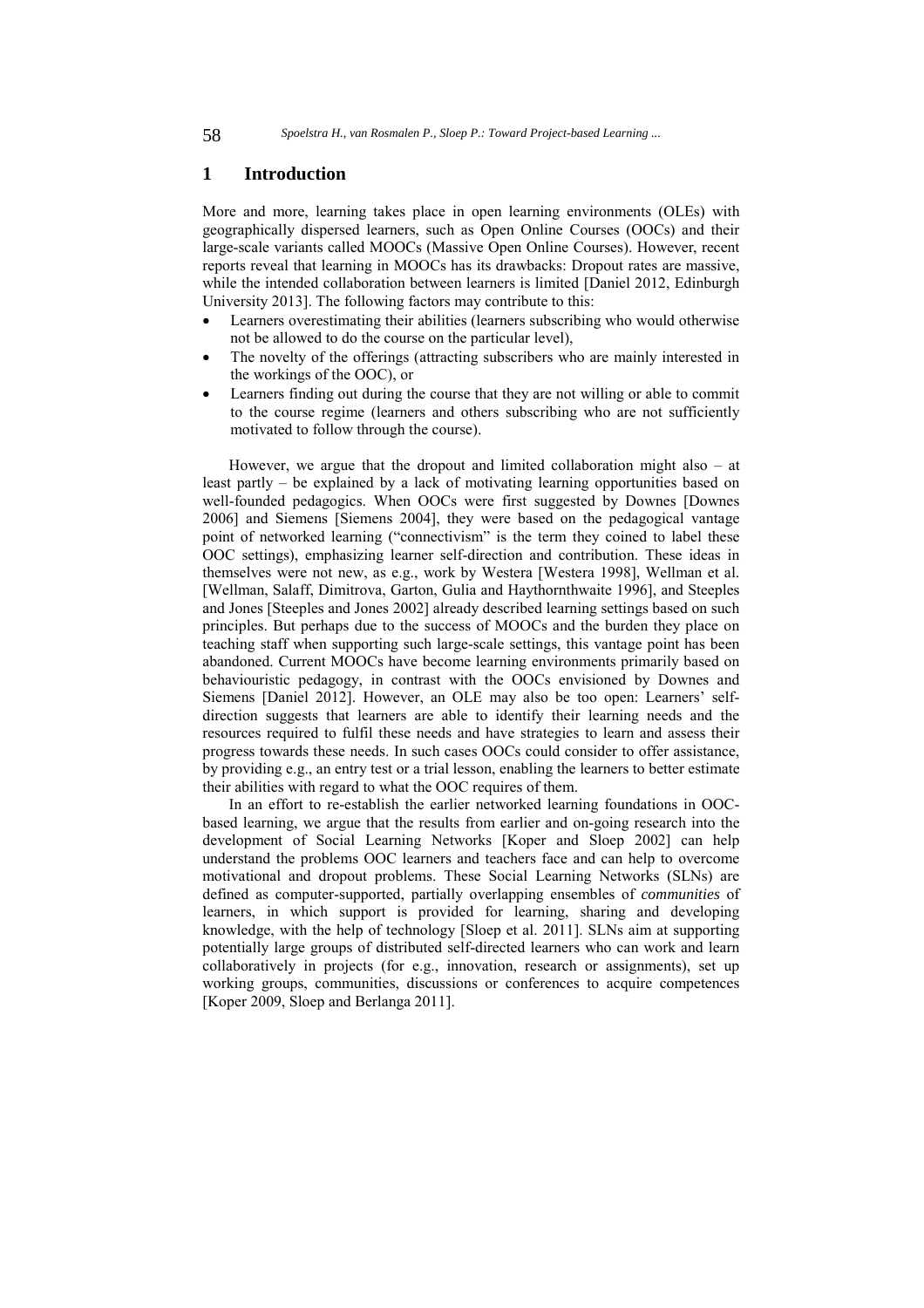Two important observations about SLN learners' characteristics should be kept in mind:

- 1) That groups of self-directed learners initially have only weak links between them: The learners have limited knowledge about other learners [Jones, Ferreday and Hodgson 2008], and
- 2) That these learners can suffer from a lack in continuous self-motivation [Kim 2009].

Therefore research into Social Learning Networks design focussed on various support methods to improve both the coherence between learners (in order to build up the network between learners) and the motivation of the learners (in order to retain learners and to improve learning outcomes). Designs have been developed, ranging from recommending resources to each other [Drachsler, Hummel and Koper 2008], doing small activities together to get acquainted based on peer-support [Van Rosmalen et al. 2008], to learning how to present yourself in the network to promote trust [Rusman, Van Bruggen, Sloep, Valcke and Koper 2012]. These designs, and others, have been successfully tested within the context of Social Learning Networks and are likely also applicable to MOOCS.

We suggest that performing collaborative learning activities together is another excellent opportunity to motivate learners and to change and anchor (loose) relationships (See Textbox 1 for an example of how we envision this to happen in OLEs). So far, however, this opportunity has only rarely been explored in SLNs and MOOCS. Two well-known collaborative learning strategies are problem-based learning and project-based learning. Both support collaboration, but the former primarily focuses on supporting the collaborative process (in particular on problem solving strategies), while the latter primarily focuses on supporting the creation of a collaborative product. Most learners, especially lifelong learners, will already have experience in collaborating in projects as current education habitually provides these settings, whereas problem-based learning is less common. Additionally, problembased learning, with its focus on acquiring problem solving strategies, may require different criteria for team formation. In this article we will therefore concentrate on project-based learning.

 Project-based learning (PBL) should fit very well to the issues outlined above. Literature lists several benefits to be had from PBL. They include improving the learners' motivation, so that learners are more inclined to deal with hard, complex problems and spend more time studying [Johnson, Johnson, Stanne and Garibaldi 1990, Marin-Garcia and Lloret 2008). Other benefits of PBL are found in the blend of learning and working and the realistic (inter-professional) learning experience [Springer, Stanne and Donovan 1999, Felder, Felder and Dietz 1999], which prepares learners for real life working conditions. Collaborative learning, when compared to individual learning, is also shown to lead to an increase in learning outcomes [Hsiung 2010].

Therefore introducing PBL opportunities into OLEs, such as SLNs and MOOCS, would address the points mentioned above: It builds links between learners that learn together (which might enable the transformation of these loosely coupled learners into e.g., communities of practise (COPs) [(Lave and Wenger 1991, Sloep 2013], and it provides motivating learning settings. It will introduce a well-known learning paradigm which fits into the original networked learning pedagogies for OLEs. As do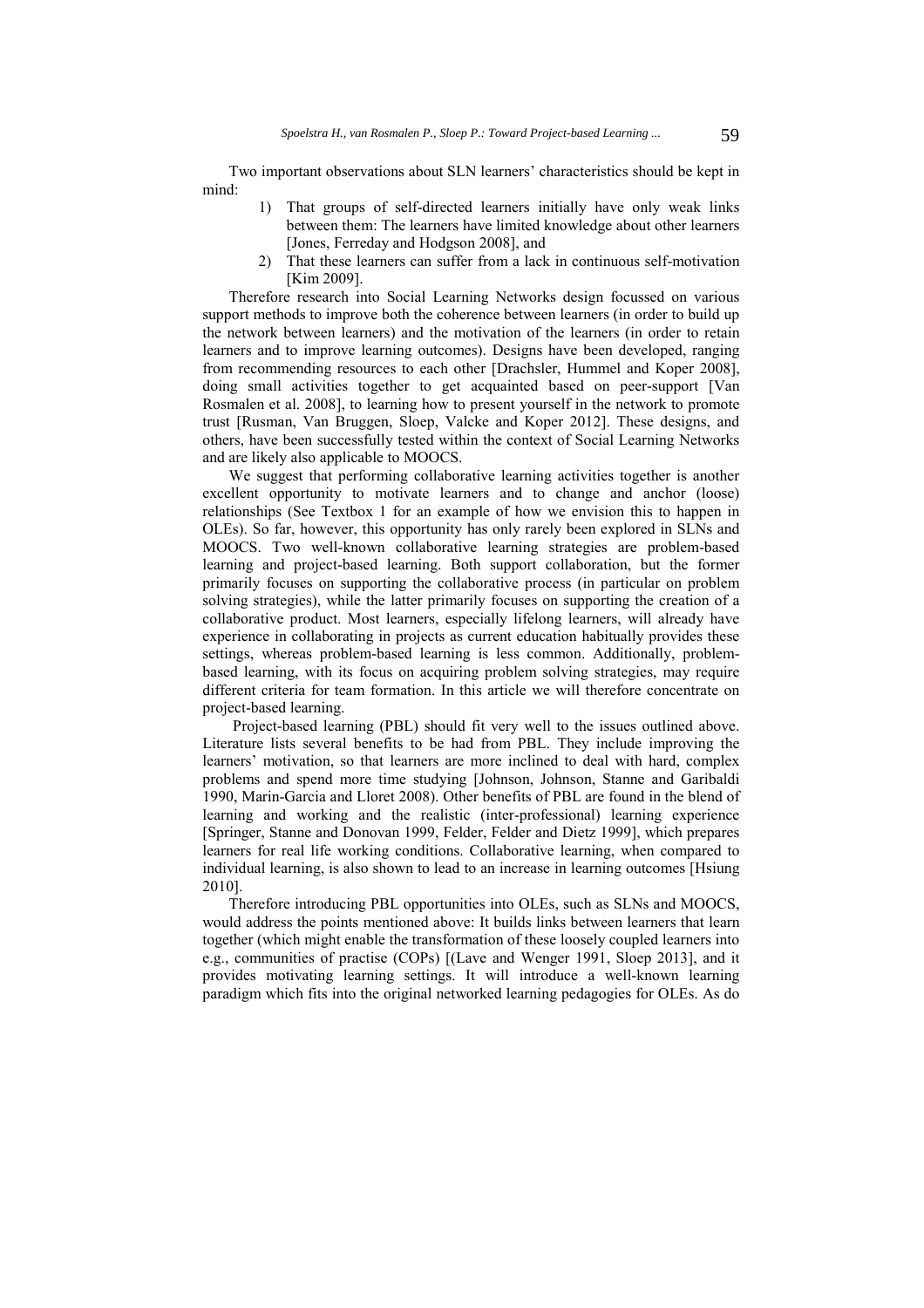the other support designs discussed above, supporting PBL has the potential to contribute to solving part of the problems outlined.

**May 2013: Emma recently started her new job at the microelectronics department. For the first two months her main task was to strengthen her knowledge in this domain. She decided to follow a highly recommended MOOC course because this MOOC, besides the regular lectures and other materials, also contained a 4-week collaborative project work period. She fondly remembered studying in projects during her initial education and the relationships they helped to build. In the MOOC, the projects were presented on a "project wall", offering the opportunity to apply. The project assignments varied between standard projects proposed by the MOOC, to projects defined by peer-learners, companies and research institutes. The application process followed an automated, open procedure to select the best applicants. Emma selected an interdisciplinary project on biochip design,**  which was to be performed by at least 4 persons. She could apply by sending **in a brief summary of around 100 words on her knowledge and skills with regard to a list of topics address by the project, by filling out her preferences in a profile (on her preferred collaboration language, availability schedule, etc.) and by taking a personality test. Emma decided to give it a try and went through the intake procedure. A few days later she received an invitation to participate in the project and contacted her fellow project members to make arrangements.** 

#### *Textbox 1: Project-based learning in an OLE*

However well PBL seems to fit the networked learning educational aims of OLEs, the introduction of PBL in an OLE is *not* a straightforward operation. This can become clear from the following comparison between the possibilities of setting up project-based learning in formal, teacher-led educational settings versus doing so in OLEs.

In formal education:

- A teacher likely will have the task to define projects that fit inside the formal educational curriculum,
- A teacher will be responsible for the formation of the project teams,
- A teacher can rely on personal knowledge about the learners and/or data sources (grades, prior courses) from e.g., a Learning Management System (LMS) to form teams,
- The learners learn in relatively small cohorts. These cohorts mostly show coherence with respect to place, time and collective progress in the curriculum and commit themselves to the formal educational regime.

In OLE learning settings, due to issues of scale and openness:

 A teacher will not be able to provide a sufficient amount of project proposals to accommodate all learners,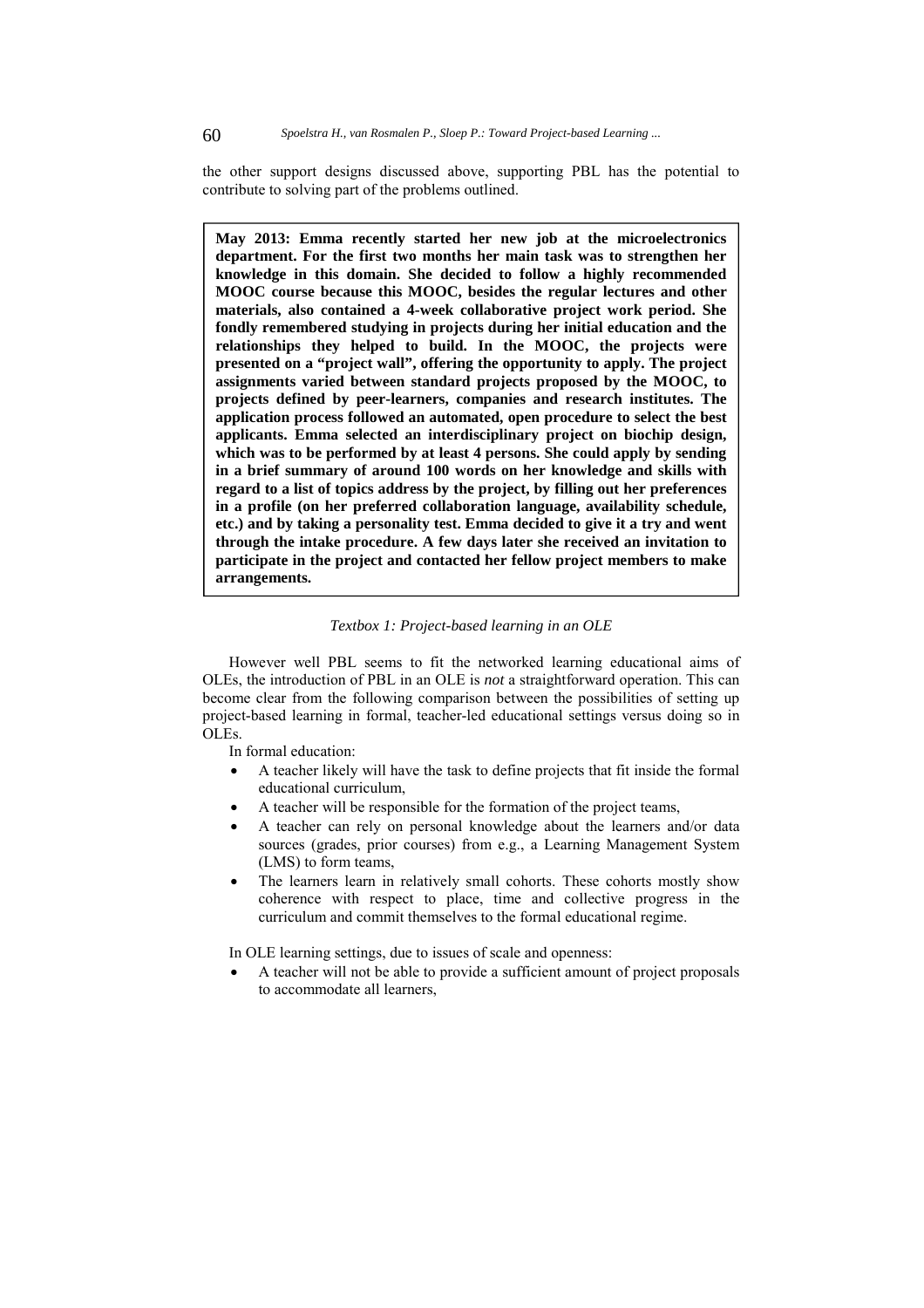- A teacher will not be able to effectively form teams,
- Participation in an OLE does not amount to the same data gathered from the learner as in a formal educational setting. Therefore the data required to form effective teams are most likely not available. Furthermore, as learners can and do drop out of OLEs, the data that is available will often be incomplete or erroneous,
- Learners in OLEs can have a wide variety of knowledge backgrounds,
- Learners in OLEs originate from over the world, carrying with them characteristics such as language preferences, time zones, agendas, etc.

We therefore suggest to design an *automated project-based learning and team formation support service* which takes into account the OLE learning settings.

Since there is ample research on team formation principles for staffing projects from multiple disciplines (from education, human resource management, etc.), we take that research as a starting point for the introduction of PBL and team formation suitable for OLEs. The design will need to be able to accommodate:

- The number of learners,
- The burden on teachers for providing projects and forming teams in OLE settings,
- The characteristics of the OLE learners,
- The learners' probable lack of knowledge of effective team formation.

To address these issues, the design starts from the considerations that in OLEbased settings: 1) learners should be enabled to start projects, so teachers don't have to define them; 2) that these projects are not necessarily positioned in well-defined curricula; 3) that projects are staffed by learners who can have a wide variety of knowledge backgrounds and project-related preferences; 4) that for an automated team formation process to be effective it should be based on current theory and practise (thereby mimicking team formation expertise as embodied in teachers).

Therefore, the main research question we address in this article is: *Which principles and processes underlie the introduction of project-based learning and team formation in open learning environments, given the specific characteristics of open learning environments and their users?*

This article is divided into 8 sections. After this introductory section 1, in section 2 we introduce team formation theory for project-based learning. It addresses which data should be considered when forming teams and how rules could be applied during team formation to form teams fit for a specific task. In section 3 we present a team formation process model, which we derived from the theory examined. In section 4 we describe the method we used to corroborate the team formation model with professional practitioners in project-based learning and team formation. Section 5 presents the results obtained. In section 6 we discuss these results, while section 7 draws conclusions. Section 8 presents directions for future research.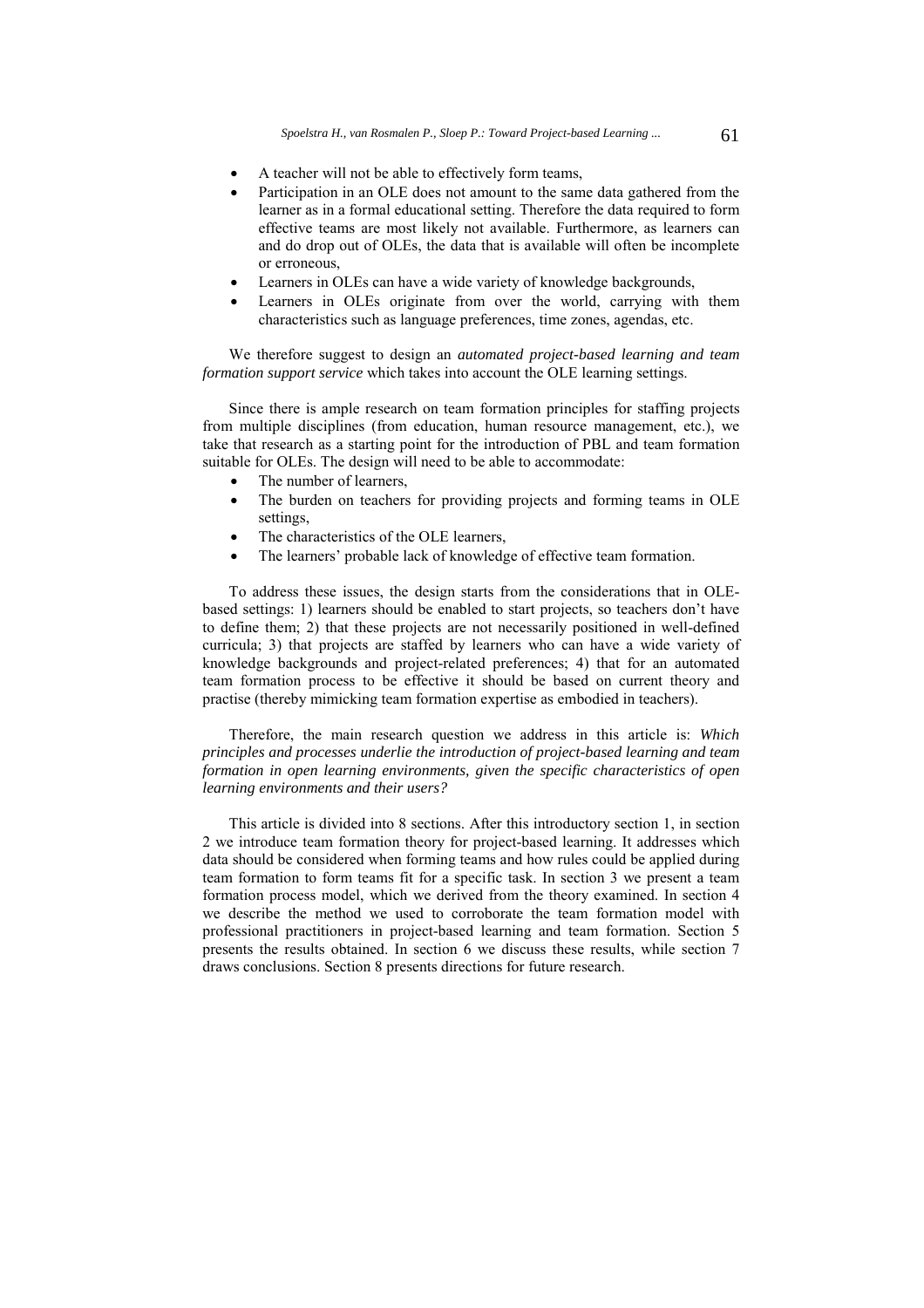### **2 Team formation theory for project-based learning**

In formal educational settings, organising PBL includes the definition of a project task and the formation of a project team around that task. Oakley, Felder, Brent & Elhajj [Oakley, Felder, Brent and Elhajj 2004], Obaya [Obaya 1999] found that to form effective teams team formation expertise is required, thus discouraging unsupervised or self-selection-based team formation. When team formation is not based on team formation expertise, its results can be subject to pitfalls. Self-selection, for example, can affect the quality of the project outcome through: a) Team formation around preexisting friendships, which hampers the exchange of different ideas; b) The tendency of learners with similar abilities to flock together, so strong and weak learners do not mix, thus limiting interactions and preventing weaker learners to learn how stronger learners would tackle problems. The stronger learners would also not benefit from the possibilities to teach their peers, and c) The problems under-represented minorities can experience. For example a woman in computer science can become isolated in a team, which can lead to non-participation or adoption of a passive role, like the team's secretary. A non-native speaker of some language might become excluded from discussions [Oakley et al. 2004].

These findings are supported by an earlier study by Fiechtner and Davis [Fiechtner and Davis 1985], which reported that out of 155 students two-thirds indicated that their worst group work experiences were with self-selected groups, while their best experiences were with teams formed by their teachers.

As we need to define projects and form teams to execute them, we next need to investigate which data are required to perform this process.

#### **2.1 Data to take into account when setting up PBL and team formation**

Felder and Brent [Felder and Brent 2007] hold, that for a teacher to form effective teams, the teacher requires data about the prospective team members and the project task. Research by Graf and Bekele, [Graf and Bekele 2006], Martín and Paredes [Martín and Paredes 2004], Wilkinson and Fung [Wilkinson and Fung 2002], Slavin [Slavin 1989] provides an overview as to which data should be taken into account when PBL is set up and teams are formed. We present these data in two categories:

a) Knowledge related data: The curriculum area in which the project task will be positioned; the project task, and its characteristics (such as collaboration language, duration and suggested team size) and the individual learner's abilities and prior learner achievements.

b) Personality related data: The individual learner's personality traits, and motivational orientation.

Depending on the characteristics of the OLE learners, we might have different ways to gather these data: When the learners are students enrolled at the educational institution offering the OLE, a large part of the data needed might be mined from the educational administrative systems. However, when the OLE-based course primarily attracts external learners these data will have to be gathered from the learners themselves directly or by asking for access, if available, to e.g., their e-portfolio [Penalvo et al. 2012].

Next, in order to be able to suggest ways to fit learners to projects, we examine team formation principles.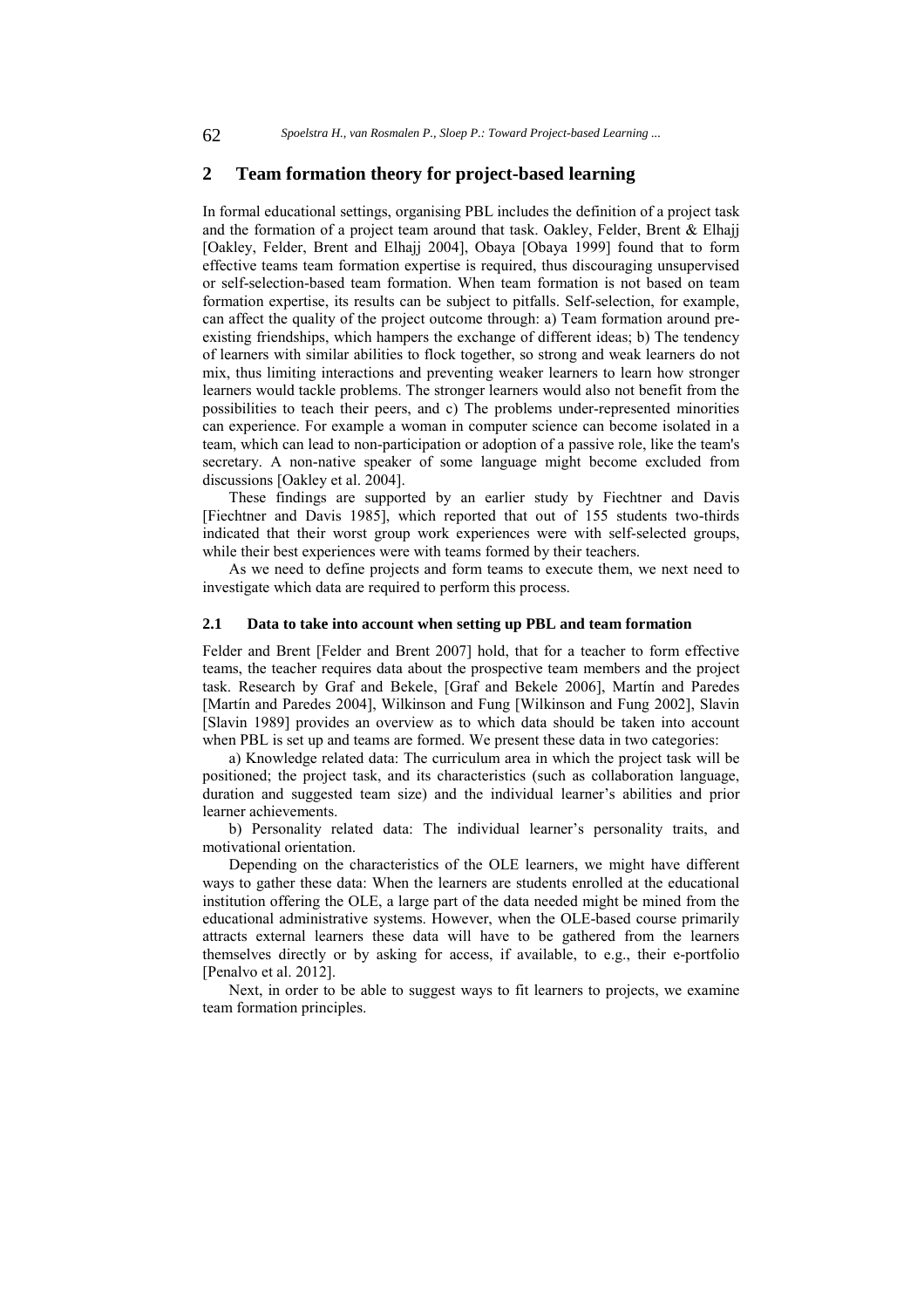#### **2.2 Fitting learners to a project, each other and possible team work outcomes**

Judge and Ferris [Judge and Ferris 1992] and Kristof [Kristof 1996] consider the process of project team formation to be an optimisation process for finding an optimal fit between a person and team. Werbel and Johnson [Werbel and Johnson 2001] and Werbel and Gilliland [Werbel and Gilliland 1999] qualify the concept of fit as containing complementary elements (providing to the team something which other members lack) in some respects, while containing supplementary elements (sharing something with other members) in other respects. In an example aimed at improving learning in a team, Werbel and Johnson [Werbel and Johnson 2001] suggest a rule to form a team for that purpose: A team formed to foster learning should consist of team members that provide complementary fit in knowledge background, but who at the same time show supplementary fit in personality. Teams formed in this way allow their members to learn from each other's different knowledge backgrounds while the team shows high levels of cohesiveness and faster decision making [Muchinsky and Monahan 1987, Kristof, 1996].

Vigotsky [Vigotsky 1978] provides a quantifier for differences in knowledge backgrounds: They should be within the zone of proximal development for learners to be bridgeable. As for the personality aspect, Goldberg and Jackson et al. [Goldberg 1990, Jackson et al. 2010] consider the personality aspect "conscientiousness" (which measures learner carefulness, thoroughness, sense of responsibility, level of organization, preparedness, inclination to work hard, orientation on achievement, and perseverance) to be the predominant indicator for future success in project work.

However, teamwork can have multiple aims. If the teamwork aim is e.g., to provide a creative solution for a problem, then too much complementary fit in knowledge could lead to a loss of creativity [West 1997]. This suggests that multiple team formation rules can be designed, depending on the envisioned outcome of the project work.

# **3 A project-based learning and team formation process model**

In the introduction we set out with the challenge how to provide OLE-learners with motivating, network-strengthening collaborative learning opportunities. We argued that providing support for project-based learning and team formation could answer this question. In this section we therefore introduce a generic process model for the initiation of project-based learning and team formation. In order to be widely applicable, this process model aims to fit into both OLE and formal educational settings. The process model takes into account the team formation theory introduced in the previous section. We first categorise the data to be taken into account when setting up tasks and forming team, as introduced in section 2.1, and then argue that for team formation for OLE-learners, a third category of data is of utmost relevance. Next, we describe how PBL and team formation can be initiated and then we present the process model we derived.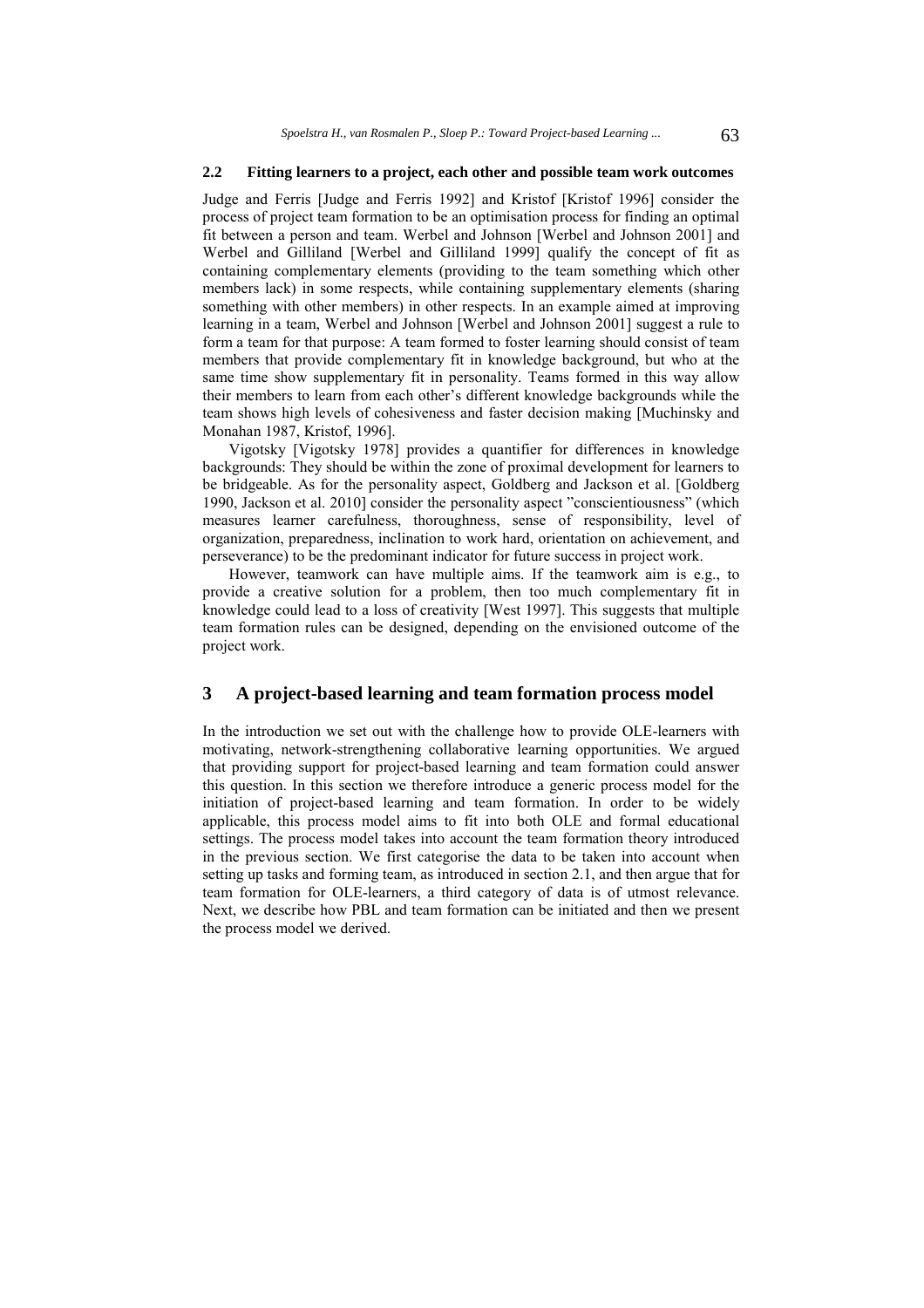#### **3.1 Process model data categories**

In section 2.1, we introduced two categories of data needed to set up project-based learning and perform the project team formation. These were:

a) Knowledge-related data b) Personality-related data

However, learners in OLEs can carry with them characteristics that distinguish them from regular curriculum-bound learners (such as their geographical distribution, mastering different languages, having jobs and different time schedules, families, etc. [Fetter, Berlanga and Sloep 2010]. These characteristics can pose practical problems in collaborations, even prohibiting collaboration. So for them, obviously a third category of data is relevant to take into account when forming teams:

c) Preferences-related data (such as preferred collaboration language, availability, time zone, etc.).

#### **3.2 The project based learning and team formation process model**

In our view, the initiation of PBL and team formation starts with the definition of a project related to (a part of) a knowledge domain (such as a curriculum, a topic in a SLN, or the MOOC topic). Its characteristics are defined (such as preferred duration, team size, etc.). Depending on the level of openness of the OLE, these can be defined by the learner, by the teacher, or partly by both. In order to ensure the appropriateness of the project definition in relation to the domain, a level of fit between the project definition and the domain can be determined. In our related work [Spoelstra, Van Rosmalen, Van de Vrie, Obreza, Sloep 2013] we suggest that language technologies can help to assess the overlap between the suggested project definition and the OLE domain. Alternatively, the learners themselves can assist in controlling the quality. PeerScholar, a system for assessing writing assignments, shows that peer assessment can be a valid quality control alternative in large classes [Paré and Joordens, 2008]. Furthermore, a framework with clear rubrics could guide both the students who propose or execute a project and the peers who assess the quality of the project definition or (once the project is started) the project's (intermediate) results.

In the next step in the process model, the learner's knowledge, personality and preferences are assessed. The outcomes of these assessments are compared with the requirements the project and characteristics set forth, and the other members' assessments outcomes. This then leads to a measure of fit between the project and the prospective team members. The team formation process ends with a suggestion for a project team when one set of project-suitable members can be found that shows optimum fit (the best fit team solution), or when all members are dispersed over teams (the best possible average solution). Figure 1 depicts the process model.

The proposed process model introduces an important feature: By providing the ability to qualify what should be considered a good fit between a project and its members (see section 2.2), it becomes feasible to direct the project formation process outcome towards forming teams that are specifically suited for a particular project aim.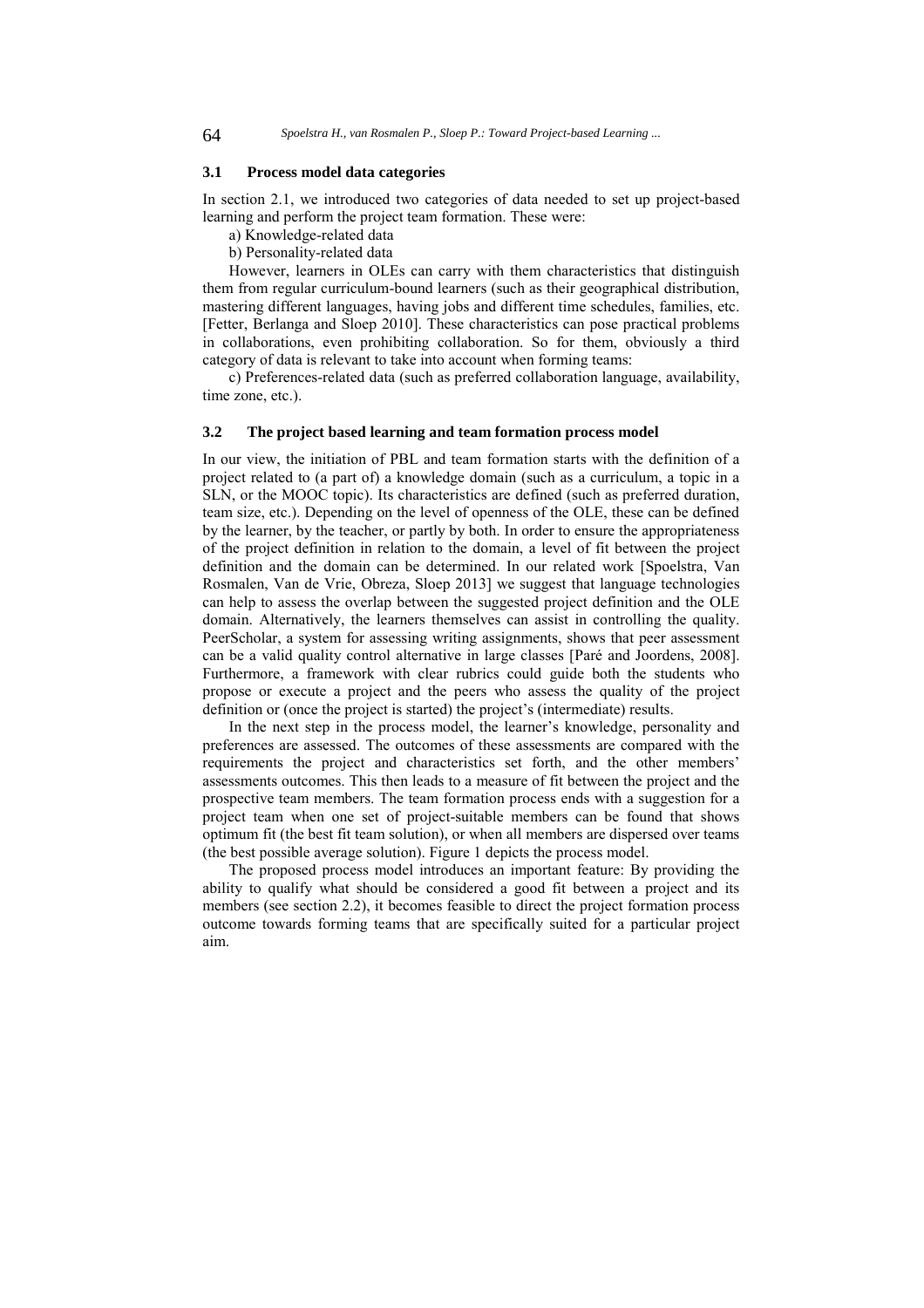

*Figure 1: The project-based learning and team formation process model.* 

#### **3.3 Qualifying fit**

By allowing qualification of the fit between learners with respect to knowledge and personality, the process model opens up the opportunity to form teams aimed at different project work outcomes. These qualifications can be described in team formation rules. One such rule was already introduced above: Teams aimed at facilitating learning should be comprised of members with comparable personalities but with different knowledge backgrounds. Other rules might aim at forming teams that are targeted at other well-known project aims, such as creative problem solving, or expertly and productively solving a problem.

The principles outlined in the process model are based on the project-based learning and team formation theory introduced above, and are aimed at project definition and team formation in OLE settings. However, in order make sure we developed a process model which also receives support from project-based learning and team formation practitioners in the formal educational field, we conducted a field survey. The survey existed of interviews and a questionnaire. These had a two-fold aim: Firstly, ascertaining whether the team formation principles identified in section 2 and the process model presented in section 3 are aligned with PBL and team formation practice in formal learning settings, and secondly, to identify how the process model' affordance of differentiating team formations for different project work outcomes is valued. The method applied and the results obtained are presented in the section 4 and 5.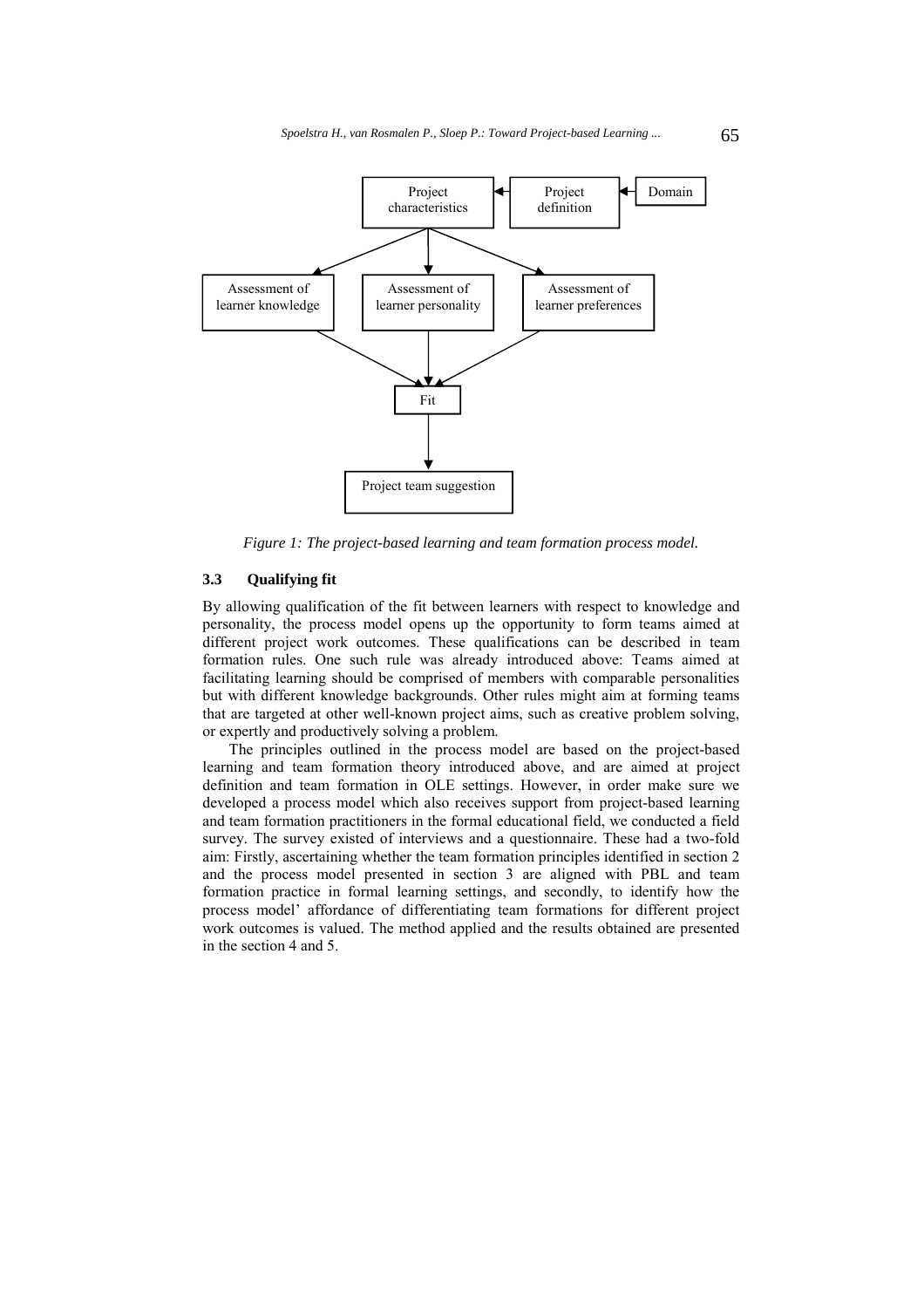### **4 Method**

In order to gain insight into team formation practise and feedback on the team formation process model, a field survey was conducted by means of an open access web-based questionnaire. Its initial setup was discussed in four semi-structured interviews with teachers and designers of project-based learning, who were also team formation practitioners. They worked at three different universities in the Netherlands. The interviews followed a predefined two-part schema. In the first part questions addressed team formation theory, practitioner experience, data used to form teams, team formation methods, and the recognition of team formation risks. The second part asked questions related to the proposed team formation process model with respect to the data categories we discerned, the desired teamwork outcomes, and whether it would be acceptable in practise to use outcomes of an automated team formation tool. In order to ensure a broad range in the experts' backgrounds in team formation, 2 interviewees were chosen from a distance teaching university and 2 interviewees were chosen from regular teaching universities (one technical university and one medical university, with an educational focus on problem-based learning). Of each type of institution, one interviewee primarily worked in supporting PBL on a daily basis and the other interviewee primarily worked in the development of PBL settings. The interviewees worked at three different universities. All had multiple years of experience in either supporting or designing PBL settings.

Following the feedback from the interviews, a web-based questionnaire was created with a list of 30 questions. The questions were split into four parts. The first part inquired into demographics, such as gender and current work place. The second part contained questions addressing team formation data and theory used in practice, the current team formation methods, how respondents dealt with strong and weak learners, differences in learner's background knowledge, learner personalities, minority aspects, and how learners were prepared for team-based activities. In the third part of the questionnaire the questions were related to the proposed team formation process. They addressed the principles of supplementary fit and complementary fit with respect to knowledge and personality, the categorisation of data suggested in section 3, the relative and absolute importance of the categories knowledge, personality and preferences in the team formation process. The relative and absolute importance could be indicated on a 5-point scale (1=not important, 5=very important). Respondents were also asked to indicate the importance of the proposed target outcomes of project-based learning on a 5-point scale (1=not important, 5=very important). The fourth part consisted of two open questions in which the respondents were asked whether and, if any, under which conditions they would accept a team formation suggestion from an automated tool, and whether respondents had general remarks on the suggested team formation approach. The questionnaire could be answered anonymously, and did not force respondents to answer all questions. Before respondents were invited to participate, 2 colleagues at the Open University in the Netherlands tested the questionnaire for intelligibility and logical correctness. Finally, the respondents were invited from international groups working and teaching in project-based learning settings, using an open invitation. The questionnaire was open for responses for 2 months.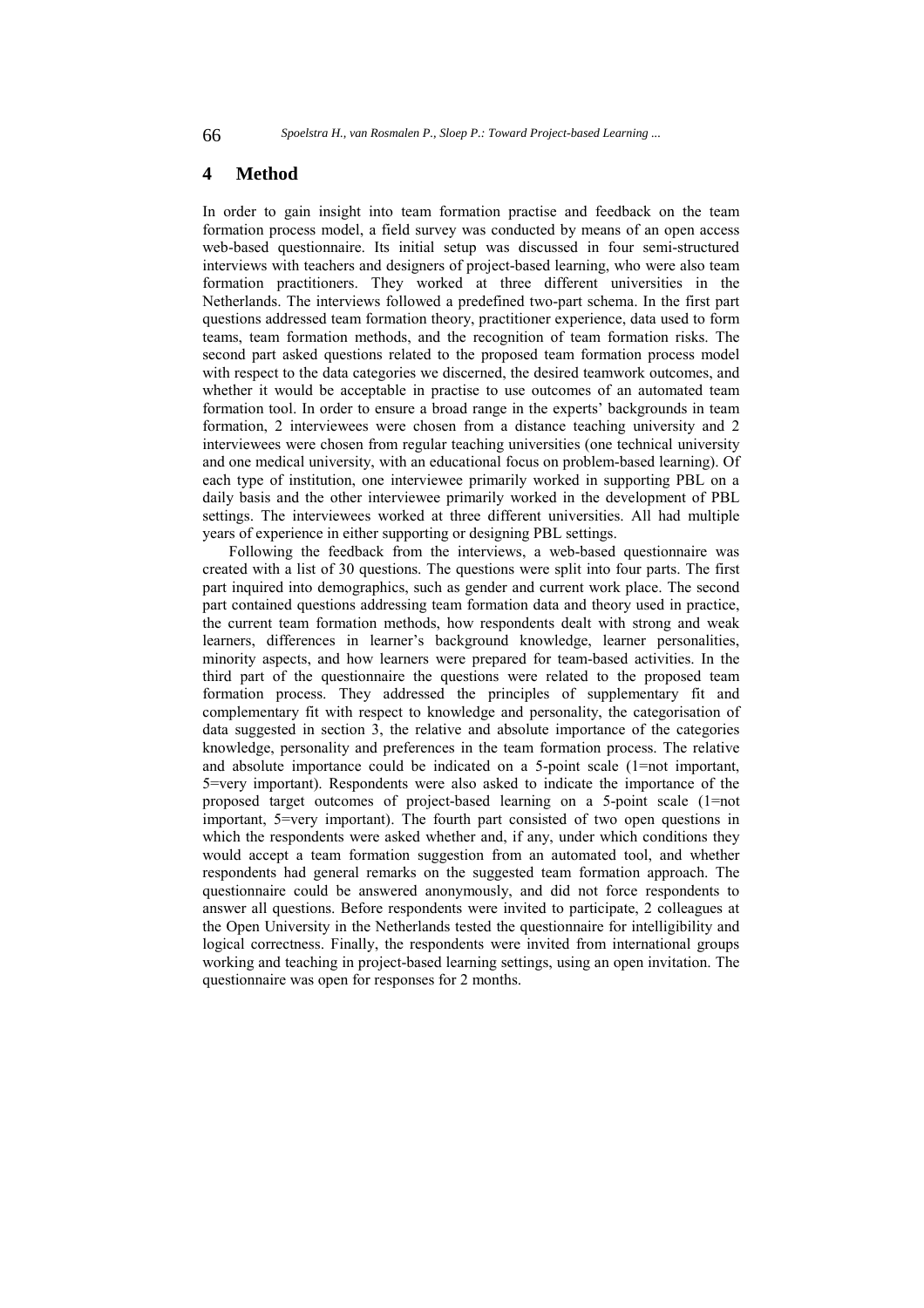# **5 Results**

We present the results in accordance to the 4 parts the questionnaire was devided in.

#### **5.1 Demographics and PBL settings**

The in total 26 respondents stemmed from 8 different European countries. Of the respondents 29% were female, while 71% were male. 73% worked at a university, 15% worked at a university for professional education, while 4% worked in vocational training. No respondent reported to be working in the private sector. The respondents indicated that their students' team-based activities most often lasted between 3 and 6 months, while the extremes were 1 to 2 weeks and a whole year. The respondents indicated to be mainly active in project-based learning settings (40%) and problem-based learning settings (32%).

#### **5.2 Project team formation practice**

The respondents most often (41%) reported optimum team sizes to be between 3 and 6. When asked which team formation methods were in use, our respondents reported 12 unique team formation methods in total. Besides 9 teacher-driven team formation methods, they also reported 3 criteria for team formation based on learner selfselection. In order to compare these team formation methods with the data categories we identified above, in Table 1 we present the teacher driven team formation methods sorted into these categories. Please note that respondents could select more than one method (and even conflicting ones) since they would not necessarily use the same method in all team formation situations.

| Category            | <b>Methods</b>                                                |
|---------------------|---------------------------------------------------------------|
| Knowledge related   | Group students with the same background knowledge (58%)       |
|                     | Mix strong and weak students $(27%)$                          |
|                     | Heterogeneity in knowledge background (11%)                   |
|                     | Group strong students together $(8\%)$                        |
| Personality related | Spread learners with similar personalities $(21\%)$           |
|                     | Group learners with similar personalities $(8\%)$             |
|                     | Group learners belonging to certain minorities (27%), such as |
|                     | form teams with only female members                           |
| Preferences related | Check for overlapping calendars (19%)                         |

*Table 1:Teacher driven team formation methods reported, related to the data categories knowledge, personality and preferences.* 

The respondents reported 3 methods, which were not categorisable: "Learner preferences for specific projects" (42%), "Allow students to self-select teams" (50%), and "Randomly select team members" (37%).

The respondents also reported on activities undertaken to prepare learners for successful teamwork. These were all aimed at preparing for self-selection: "Organizing joint meetings before team formation takes place" (33%), "Pointing to other students' prior track records" (28%), "Pointing to online profiles of other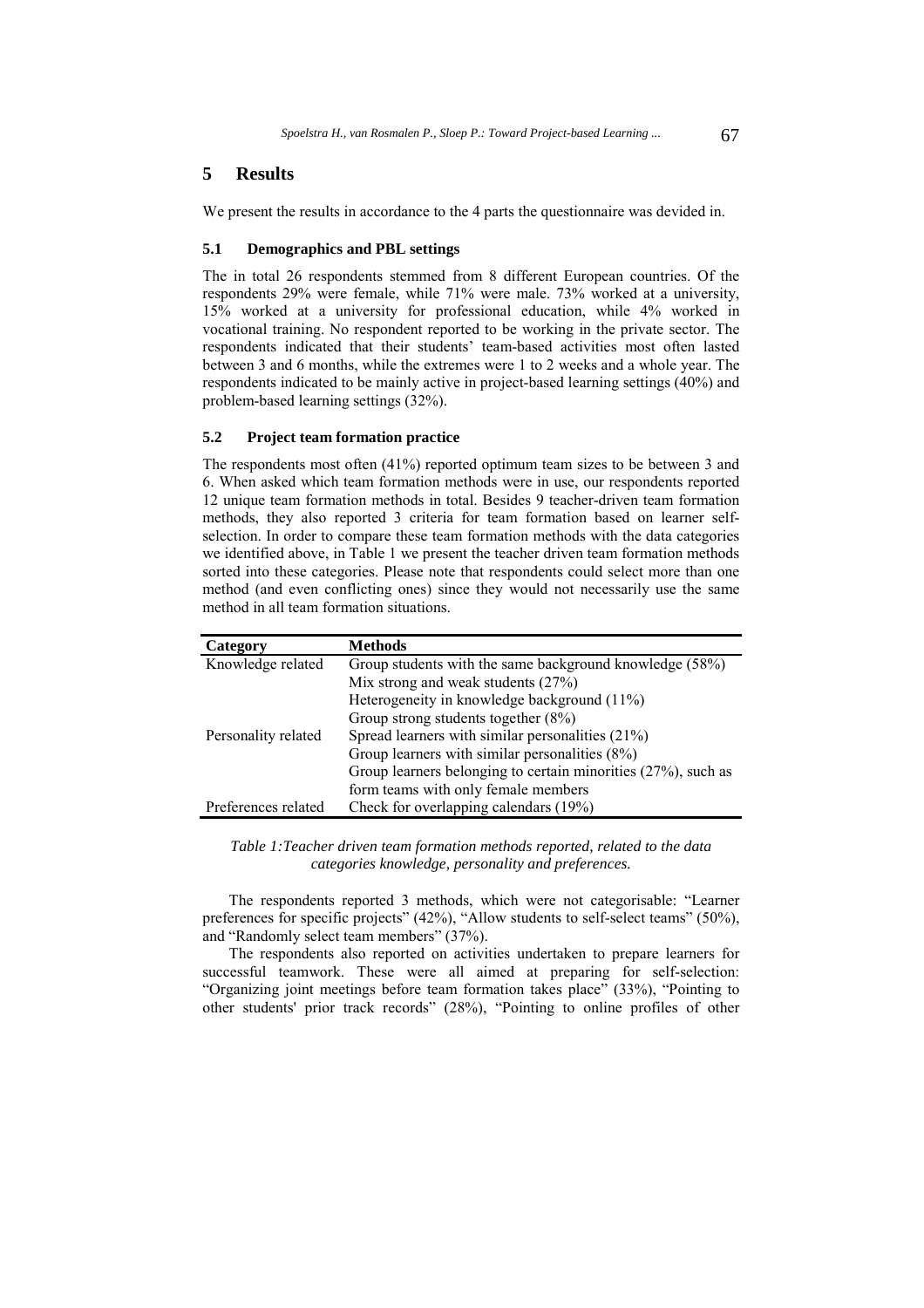students in social networks" (17%), and "Providing training in giving/receiving feedback and conducting negotiations" (67%).

#### **5.3 The proposed team formation process model**

The results presented in the tables 2 and 3 express the respondent' ratings on the (relative) values of the model' data categories when used in OLEs. Table 4 expresses the respondent' general opinions on desirability of the different project work outcomes we suggested.

Table 2 shows the results of our respondents' ratings of the overall importance of the individual data categories knowledge, personality and preferences for the team formation process. The combined scores of "rather important" and "very important" on knowledge are 64%, while the combined scores on preferences and personality are 60% and 12%, respectively. This score on personality is surprising, as it stands in contrast with the emphasis team formation theory puts on this category.

| Importance         | Knowledge | <b>Personality</b> | <b>Preferences</b> |
|--------------------|-----------|--------------------|--------------------|
| Very important     | 28%       | $0\%$              | 16%                |
| Rather important   | 36%       | 12%                | 44%                |
| Important          | 28%       | 24%                | 28%                |
| Somewhat important | 8%        | 44%                | 12%                |
| Not important      | $0\%$     | 20%                | $0\%$              |

*Table 2: The importance of the categories knowledge, personality and preferences in the team formation process, on level of importance* 

The respondents also rated the importance of the categories knowledge, personality and preferences in relation to each other. These results are shown in Table 3.

| Importance                                             |                    | Knowledge versus Knowledge versus | <b>Personality versus</b> |
|--------------------------------------------------------|--------------------|-----------------------------------|---------------------------|
|                                                        | <b>Personality</b> | <b>Preferences</b>                | <b>Preferences</b>        |
| $1st$ most important                                   | 8%                 | $8\%$                             | $4\%$                     |
| $1st$ more important                                   | 50%                | 40%                               | 20%                       |
|                                                        |                    | 28%                               | 28%                       |
| Equal importance $29\%$<br>$2nd$ more important $13\%$ |                    | 20%                               | 44%                       |
| $2nd$ most important 0%                                |                    | $4\%$                             | $4\%$                     |

*Table 3: The importance of the categories knowledge, personality and preferences related to each other* 

The importance of the knowledge category was rated above the personality category. The importance of the knowledge category was also rated over the preferences category. The importance of the preferences category was rated over the personality category. This suggests a relative order of importance of the categories: (1) knowledge, (2) preferences and (3) personality in the team formation process. This outcome suggests that for future implementations of the team formation service, the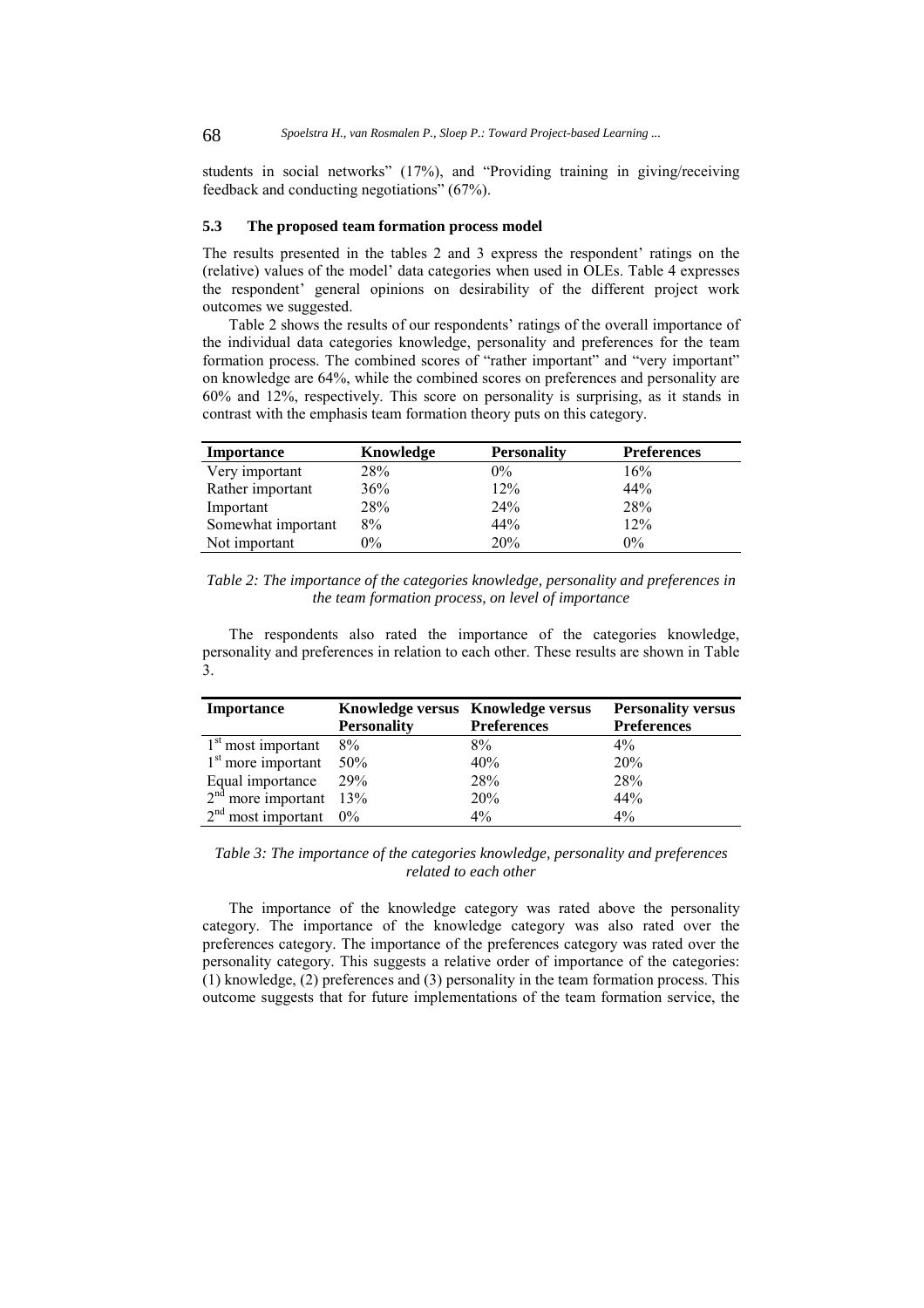different data categories should be allowed to have different weights in the team formation process. None of the respondents indicated any other category of data to be relevant to the team formation process.

The respondents showed clear views on their preferred target outcomes of teamwork. The combined scores on "Very important" and "Rather important" for the outcome "Improved learning" scored highest with 76%, while the same combined scores for "Enhanced creativity" and "Improved productivity" scored 64% and 48% respectively (See Table 4),

| <b>Importance</b>  | Improved | <b>Enhanced</b> | Improved     |
|--------------------|----------|-----------------|--------------|
|                    | learning | creativity      | productivity |
| Very important     | 48%      | 20%             | 8%           |
| Rather important   | 28%      | 44%             | 40%          |
| Important          | 24%      | 16%             | 36%          |
| Somewhat important | $0\%$    | 20%             | 12%          |
| Not important      | 0%       | $0\%$           | $4\%$        |

*Table 4: Preferred target outcomes of project-based activities, on level of importance.* 

# **5.4 Accepting team formation suggestion from a team formation service**

In the fourth part of the questionnaire the respondents were asked whether and under which conditions they would accept a team formation suggestion from an automated tool, and whether respondents had general remarks on the suggested team formation approach. Of the 11 responses to the first question, 5 express acceptance of automated team suggestions. Another 5 responses express acceptance with some reservations, while 1 response expresses declination of automated team suggestions. (Some text has been translated from Dutch to English, or edited for reasons of readability.)

# *Responses expressing acceptance*

"It would solve for us a problem with the formation of complete teams."

"My students sometimes already use a program (written by some of our students as a design exercise) "find study buddy" in which they can vary criteria like location distance or number of same courses taken to find a buddy."

"Following a suggestion is always better than entering a team completely blank."

"I would. You don't have to spend time to be on a team. Everybody is in a team. A disadvantage is that a student with negative experience with another student will not accept the result of a computer when this particular student is selected in his team."

" Yes, it will provide me the possibility to discuss with new people and I'm expecting that it will be a good collaboration."

#### *Responses expressing conditional acceptance*

"I would accept, simply because it takes time to take into account multiple criteria to form teams, and also because it will only be a suggestion."

"I would accept such a suggestion and also the students would as a basis for further investigation in forming an optimal team."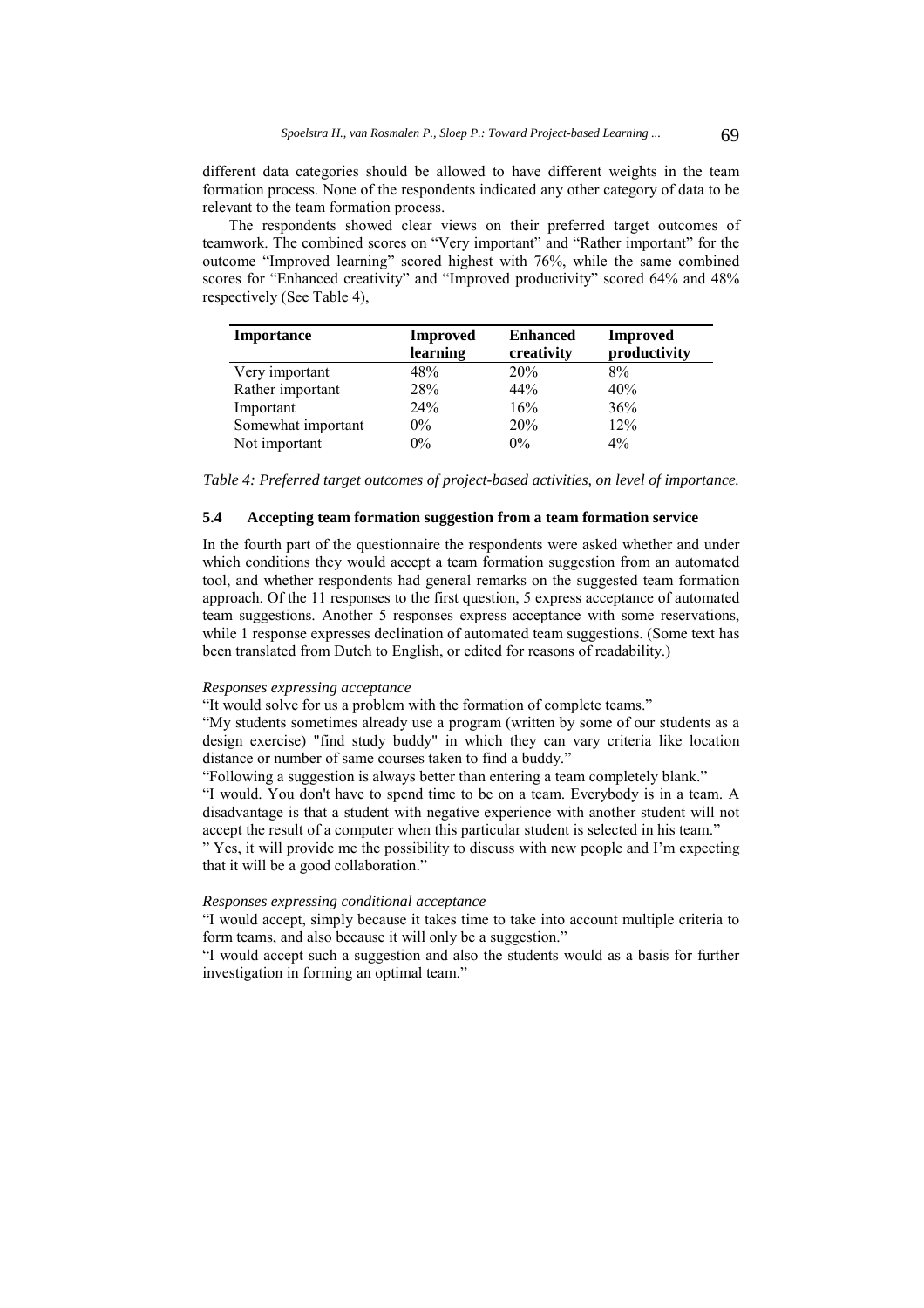"Maybe ... if students already know each other, they might know better with whom they might work better than an automated system. Otherwise, one such system would manage to group them better then they or the teacher can."

"Suggestions are always helpful by providing a deeper insight into the team selection process. The final decision should be taken by the tutor, but an automatic system could present valuable facts and recommendations (mostly about prior knowledge, previous teams, and other member's preferences)." "Yes, if I agree with the selection".

# *Response expressing declination*

"No, I would like to experience different teams myself, to learn more about different competences. An automatic system leaves no space for experiments in your own personal competence growth."

#### *General remarks*

The respondents gave the following general remarks on the research presented (responses not directly related to the current research have been omitted):

 "The suggested approach to team formation seems much more thoughtful when compared to my current practice".

# **6 Discussion**

The primary research question we addressed in this paper was: "*Which principles and processes underlie the introduction of project-based learning and team formation in open learning environments, given the specific characteristics of open learning environments and their users?"* Before we present our conclusions we first discuss the results from the interviews and questionnaire:

When we compare the team formation methods reported to be in use in practice with the categories knowledge, personality and preferences, we find that some methods (learner preferences for specific projects, allow students to self-select teams, randomly select team members) cannot be related to the categories suggested, as they relate to learner-self-selection-based team formation. The team formation theory we examined considers the use of such criteria to be detrimental to the quality of the outcomes of teamwork. They are therefore discarded from our design.

Some criteria seem to be in contradiction to each other. In the knowledge category, the criteria "group students with the same background knowledge" and "heterogeneity in knowledge background" and the criteria "mix strong and weak students" and "group strong students together" look contradictory. However, this may well be explained by the respondent's focus on facilitating learning or enhancing creativity. Contradictions in the personality category can be explained in a similar way.

There is only one mention of a preferences-related criterion ("let students themselves check for overlapping student calendars"), which can be explained by the fact that our respondents work with cohorts of learners in traditional educational settings that show homogeneity in, for example, the preferred language or available time slots for project-based collaborations.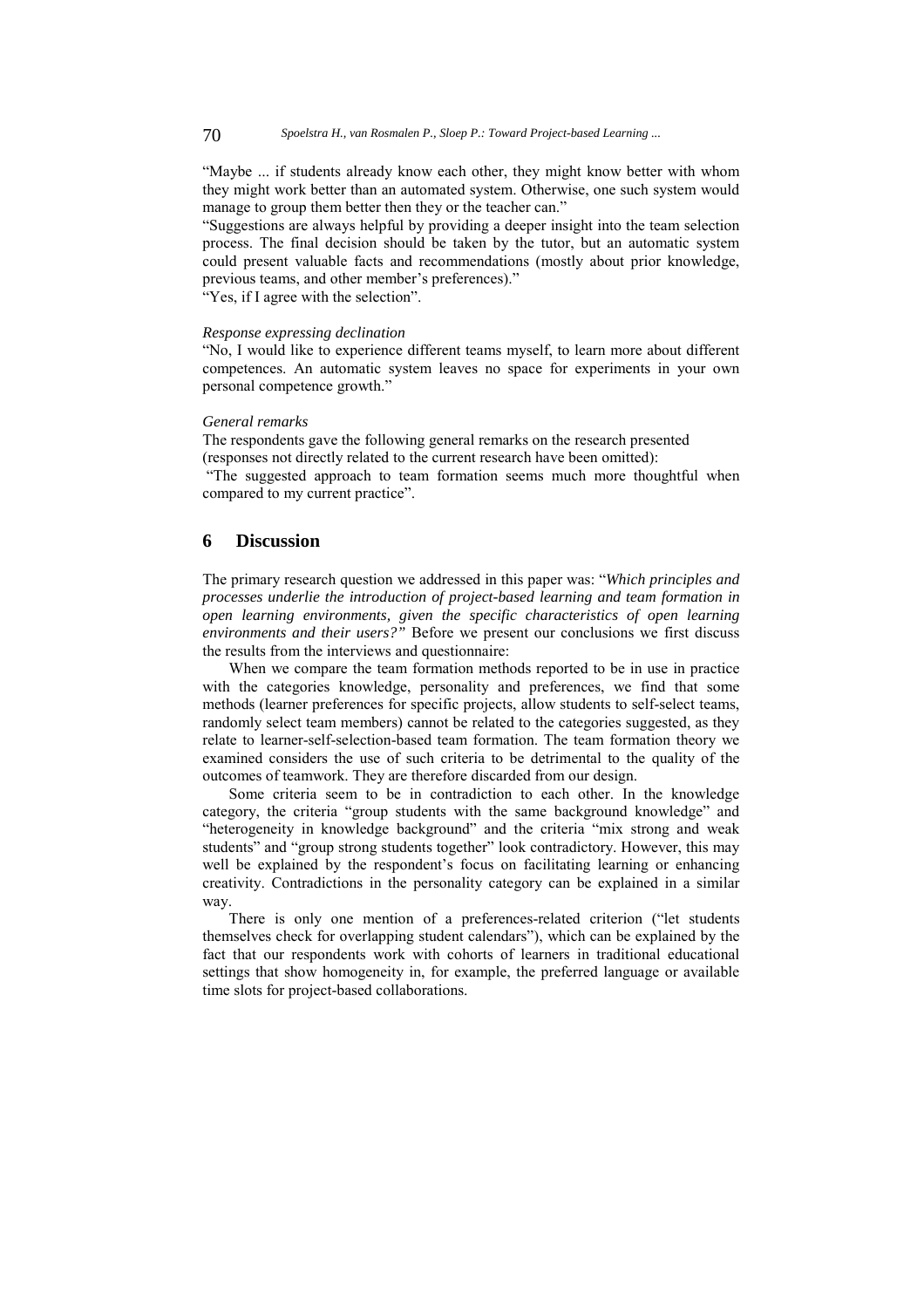The overall relevance of the categories knowledge, personality and preferences for the team formation process show a low value for personality. Where "knowledge' receives a joint score of 64% on "important to very important" and "preferences" receives a joint score of 60%, "personality" only scores 12%. This outcome is somewhat surprising given the emphasis team formation theory puts on personality as an import factor in a team formation process. This might be explained from the fact that practitioners in team formation from the educational field might not be able, or do not have the instruments to assess personality easily. This score can also reflect the lack of respondents from the private sector, where tests related to personality aspects are a more mainstream part of e.g., job application procedures.

We found the relative order of importance of categories of data in the team formation process to be: (1) knowledge, (2) preferences and (3) personality. However, fit in preferences indicate "condiciones sine qua non", as without overlapping preferences collaboration cannot take place. The fit in preferences therefore precedes the fit in knowledge and personality, which are the important factors when forming teams targeted at specific outcomes.

The practitioners put an emphasis on "improving learning" as a desirable project aim. Given that the respondents all stem from a background in education, this can hardly come as a surprise. However, the almost equally strong emphasis on "enhance creativity" suggests that "improve learning" and "enhance creativity" should both be supported target outcomes in a team formation process for educational purposes. The private sector might put more emphasis on "improving productivity" as a desirable outcome. To allow the team formation tool to be used in a wide range of settings, we aim to support all three of the suggested target outcomes.

From the remarks we received about the acceptance of team formation suggestions from an automated tool, we get the distinct impression that such a tool would be welcomed. This welcome is in some respects conditional. Some teachers would like to be able to use the tool for input into a team formation process they can oversee themselves. The reservations mostly apply to traditional educational settings and have less bearing on the possible benefits a tool can have for setting up projectbased learning and team formation services in OLEs, where no other support is available. A reservation about the possibility to create a meaningful personality profile is duly noted. However, from the team formation theory we conclude that inclusion of a personality profile improves the team formation process beyond the current practice, also in traditional settings.

# **7 Conclusions**

Learners in OLEs have to show continuous self-motivation to learn in relatively anonymity. As this is inherently difficult, the practice-oriented, motivational, and coherence-creating affordances of project-based learning can support these learners. There are, however, significant differences between setting up PBL in formal, teacher-led learning settings and OLE settings, in which teachers play only a small part. In traditional settings practitioners (e.g., teachers) would normally initiate PBL, using their expertise related to learner knowledge and personality, the curriculum and the task to be designed. Due to the number of learners in OLEs, we assume no support will be available to start the PBL and team formation process. Because of the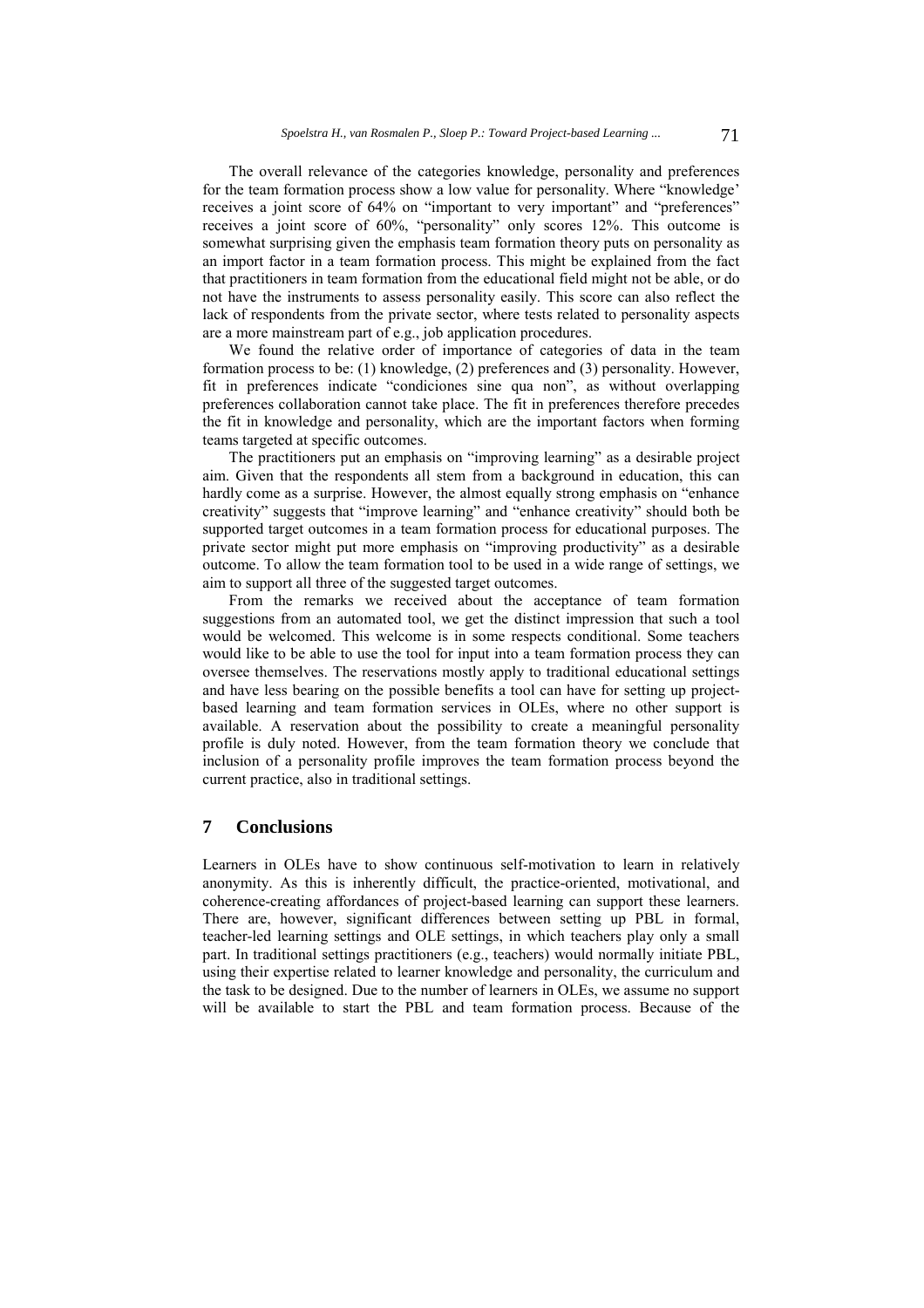learners' different backgrounds we also assume that not all data will be available that would otherwise be available in formal learning settings. We suggested a solution to these problems by allowing the process of starting PBL and team formation to be carried out by learners themselves. But these learners probably lack the knowledge to perform the team formation process. We therefore need to design support, with learner self-direction and self-organisation in mind.

The PBL and team formation theory introduced suggested that data is required on the project and on the learner' knowledge and personality. The OLE context required the inclusion of a third category of data: Preferences. From these categories we constructed a process model, aimed at the introduction of PBL and team formation support for OLE learners. The model describes "fit" as the result of an optimisation process, which matches prospective team members into a team for a specific project. We further introduced team formation rules that can influence the team formation process toward setting the stage for mutual learning and teaching, enhancing the possibility of a creative project outcome or to improve productivity. We expect that the different team formation methods mentioned in the survey results in section 5.2 can be translated into these team formation rules.

The data we identified from theory as playing a role in team formation process largely overlap with the data used by team formation practitioners; therefore we conclude that theory and practise at large are aligned. The exception is the data on personality, which receives more emphasis in theory then in practise. We assume this is due to the inherent difficulty in measuring and taking into account this data in the team formation process. There is a strong tendency to focus merely on knowledge as a general indicator for success, despite studies that indicate that other factors are more predicative of success [Roberts, Kuncel, Shiner, Caspi and Goldberg 2007]. As the inclusion of the category personality gets support from team formation theory, we consider it to be an important factor in team formation.

Our respondents find knowledge to be the most important category of data to be used in the team formation process, over preferences and finally personality. This result indicates that being able to give these categories different weights in the team formation process would be an important asset for a team formation service. The respondents express strong support for the possibility to direct team formations toward the outcomes we suggested. They indicated a clear order in which they prefer the different targets; from the most preferred "Improve learning", to "Enhance creativity" to the least preferred "Improve productivity". Nevertheless, all possible outcomes suggested receive high importance rates. From this we conclude that it will be important to also provide OLE learners or teachers with the opportunity to indicate the preferred project aim when they use the envisaged PBL and team formation service.

Our final conclusion is that the question "*Which principles and processes underlie the introduction of project-based learning and team formation in open learning environments, given the specific characteristics of open learning environments and their users?"* can, in principle, be answered by our process model. The model receives support from the educational field, although support for the use of the category personality is limited. However, as team formation theory values this category highly, we think we should design a PBL and team formation service taking personality into account. This would also provide the opportunity to implement the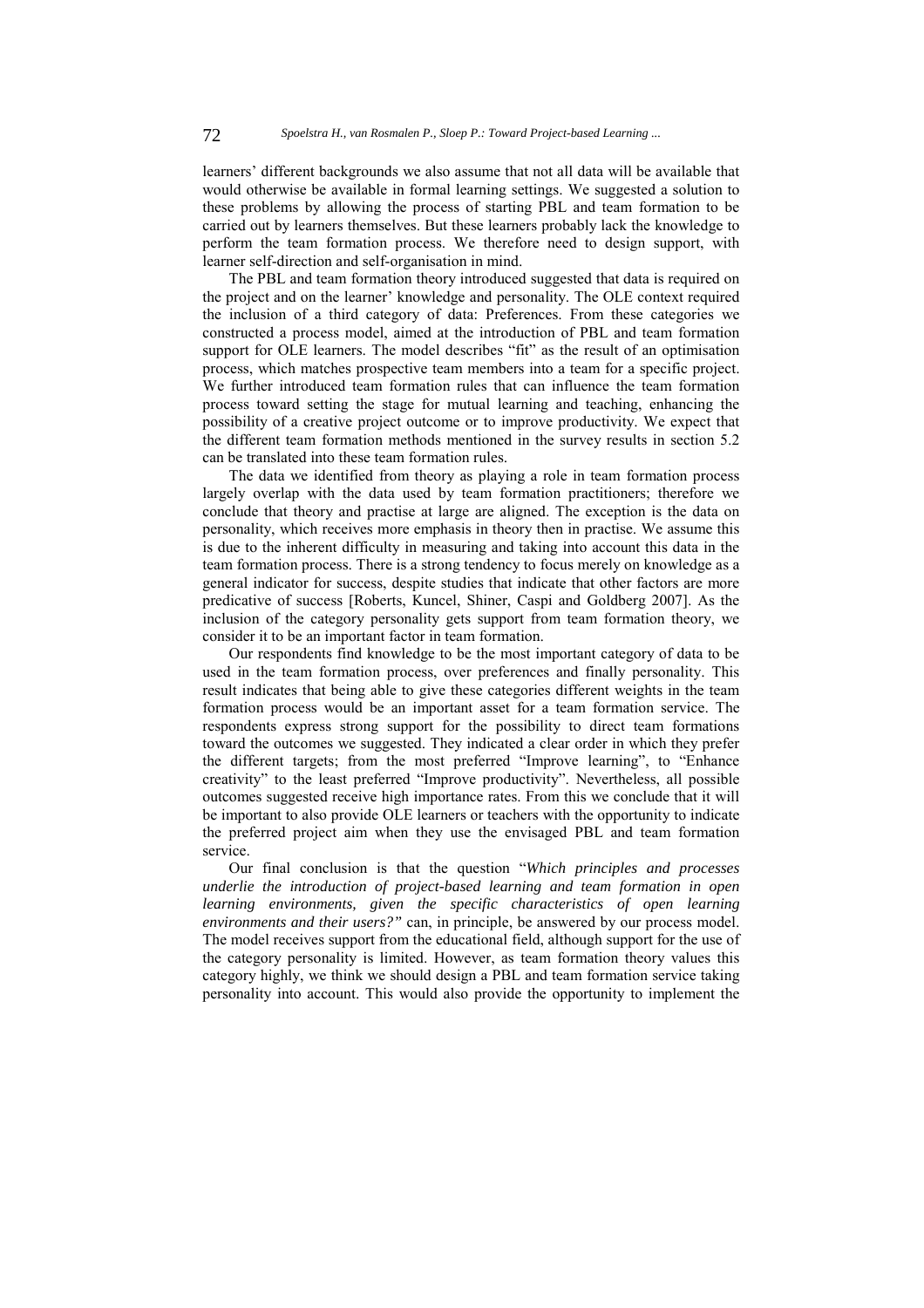team formation rules, which depend on variations in both knowledge and personality fit. An implementation of the service including this category can also improve the team formation practice in traditional learning settings, even when it is only used to provide team formation suggestions and leaves the final team formation decision to the expert.

# **8 Future work**

In the next step of our research, we will focus on the technical aspects of transforming teacher-based PBL and team formation into an implementation of service-based PBL and team formation. It will take into account the data to be gathered upon which to base a PBL and team formation service, and how these data can be gathered and analysed so they can be mapped to knowledge, personality and preferences. When the learners are students enlisted at an educational institution and follow an official curriculum, some of the data needed could be mined from the educational administrative systems. However, when an OLE primarily attracts self-directing lifelong learners (links to) these data will have to be provided by the learners themselves. Our future work will also address the definitions of fit (expressed in team formation rules) with respect to the different project work outcomes. For the knowledge category we firstly plan to use learner self-reported levels of knowledge on the project task. Later on we envision this method of knowledge assessment will be replaced by a means to relate both project descriptions and learners' project applications (or CV's, e-porfolio's or materials studied earlier) to materials available in the domain (cf. [Laham, Bennett and Landauer 2000]). The learner personality will be assessed with the help of available tests, such as the Big Five test [Barrick and Mount 1991]. The preferences will be based on a learner profile. Each step of the development of the service will be evaluated with students and teachers, taking into account both the ease of use and the quality of team formation advice generated.

# **References**

[Barrick and Mount, 1991] Barrick, M. R., Mount, M. K.: The big five personality dimensions and job performance: A meta-analysis, Personnel Psychology, 44, (1991), 1–26.

[Daniel, 2012] Daniel, J.: Making Sense of MOOCs: Musings in a Maze of Myth, Paradox and Possibility, Journal of Interactive Media in Education, 2012 - www-jime.open.ac.uk. Retrieved June 3, 2013, from http://www-jime.open.ac.uk/jime/article/viewArticle/2012-18/html

[Downes, 2006] Downes, S.: Learning networks and connective knowledge. Retrieved June 3, 2013, from http://it.coe.uga.edu/itforum/paper92/paper92.html

[Drachsler, Hummel and Koper, 2008] Drachsler, H., Hummel, H., Koper, R.: Personal recommender systems for learners in lifelong learning: requirements, techniques and model, International Journal of Learning Technology, 3, 4 (2008), 404–423.

[Edinburg University, 2013] Edinburgh University.: MOOCs @ Edinburgh 2013 - Report #1. Retrieved June 5, 2013, from

http://www.era.lib.ed.ac.uk/bitstream/1842/6683/1/Edinburgh%20MOOCs%20Report%202013 %20%231.pdf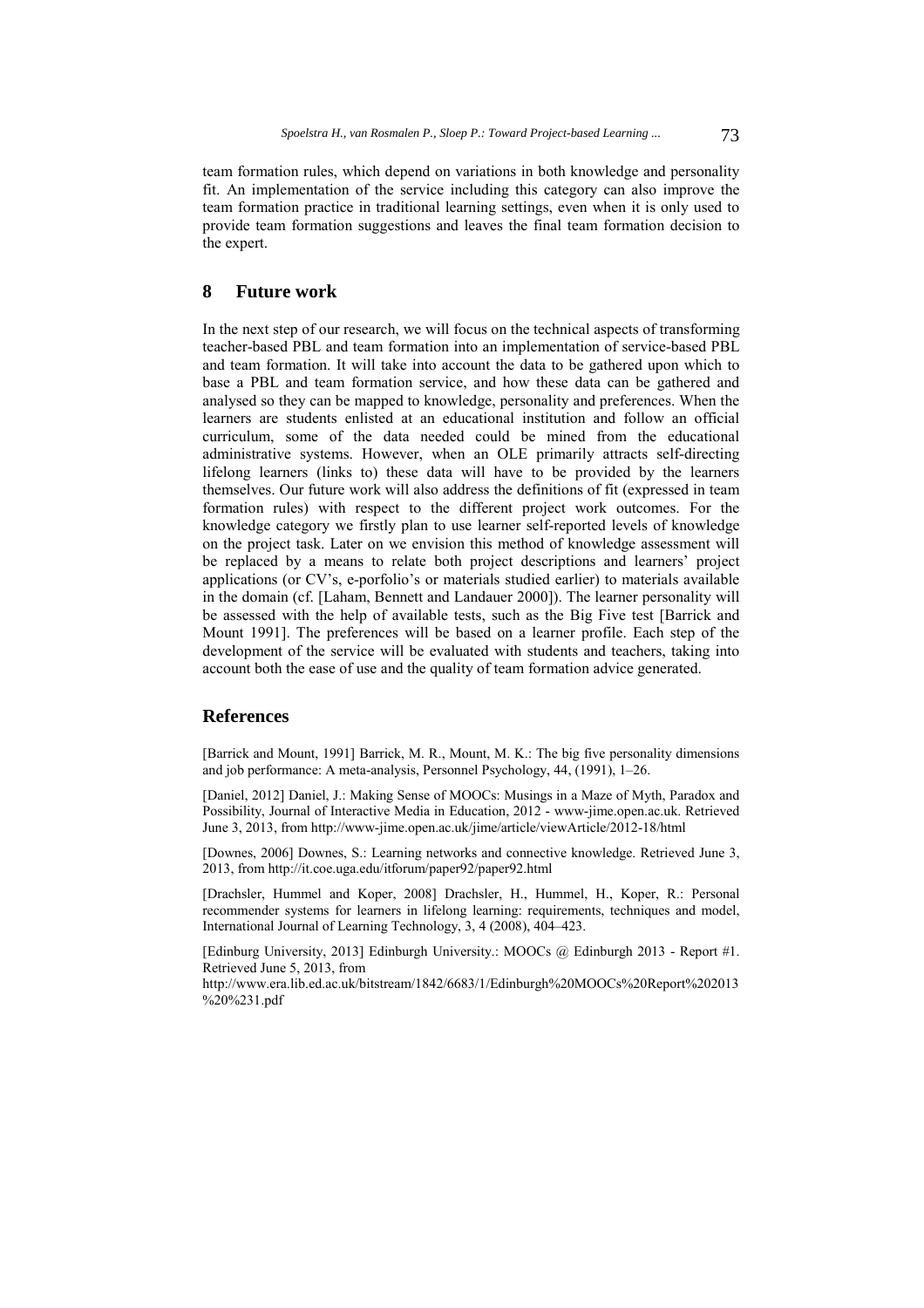[Felder and Brent, 2007] Felder, R.M., Brent, R.: Cooperative Learning. In P.A. Mabrouk, (Ed.), Active Learning: Models from the Analytical Sciences, ACS Symposium Series 970, Chapter 4. Washington, DC: American Chemical Society.

[Felder, Felder and Dietz, 1999] Felder, R. M., Felder, G. N., Dietz, E. J. (1999): A longitudinal study of engineering student performance and retention v. comparisons with traditionallytaught students, Journal of Engineering Education, 87, 4 (1999), 469–480.

[Fetter, Berlanga and Sloep, 2010] Fetter, S., Berlanga, A. J., Sloep, P. B.: Fostering Social Capital in a Learning Network: Laying the Groundwork for a Peer-Support Service, International Journal of Learning Technology, 5(4) (2010), 388–400.

[Fiechtner and Davis, 1985] Fiechtner, S. B., Davis, E. A.: Why some groups fail: A survey of students' experiences with learning groups, The Organizational Behavior Teaching Review, 9(4) (1985), 75–88.

[Goldberg, 90] Goldberg, L. R.: An alternative description of personality: The big-five factor structure, Journal of Personality and Social Psychology, 59, 6 (1990), 1216–1229.

[Graf and Bekele, 2006] Graf, S., Bekele, R.: Forming heterogeneous groups for intelligent collaborative learning systems with ant colony optimization, Proc. 8th International Conference on Intelligent Tutoring Systems (ITS 2006), Springer Berlin / Heidelberg, (2006), 217–226.

[Hsiung, 2010] Hsiung, C. M.: An experimental investigation into the efficiency of cooperative learning with consideration of multiple grouping criteria, European Journal of Engineering Education, 35 (6) (2010), 670–692.

[Jackson, Wood, Bogg, Walton Harms and Roberts, 10] Jackson, J., Wood, D., Bogg, T., Walton, K., Harms, P., Roberts, B.: What do conscientious people do? Development and validation of the Behavioral Indicators of Conscientiousness (BIC), Journal of Research in Personality, 44, 4 (2010), 501–511.

[Johnson, Johnson, Stanne and Garibaldi, 1990] Johnson, D.W., Johnson, R., Stanne, M.B. Garibaldi, A.: Impact of group processing on achievement in cooperative groups, The Journal of Social Psychology, 130, 4 (1990), 507–516.

[Jones, Ferreday and Hodgson, 2008] Jones, C.R., Ferreday, D. Hodgson, V.: Networked learning a relational approach: weak and strong ties, Journal of Computer Assisted Learning, 24 (2008), 90–102.

[Judge and Ferris, 1992] Judge, T.A., Ferris, G.R.: The elusive criterion of fit in human resource staffing decisions, Human Resource Planning, 15(4), (1992), 47–67.

[Kim, 2009] Kim, K.J.: Motivational Challenges of Adult Learners in Self-Directed e-Learning, Journal of Interactive Learning Research, 20, 3 (2009), 317–335.

[Koper and Sloep, 2002] Koper, R., Sloep, P. B.: Learning Networks connecting people, organizations, autonomous agents and learning resources to establish the emergence of effective lifelong learning, RTD Programme into Learning Technologies 2003-2008. More is different. Heerlen, The Netherlands: Open Universiteit Nederland (2002).

[Koper, 2009] Koper, R. (Ed.): Learning Network Services for Professional Development, Berlin and Heidelberg: Springer (2009).

[Kristof, 1996] Kristof, A. L.: Person-organization fit: An integrative review of its conceptualizations, measurements, and implications, Personnel Psychology, 49 (1996), 1–49.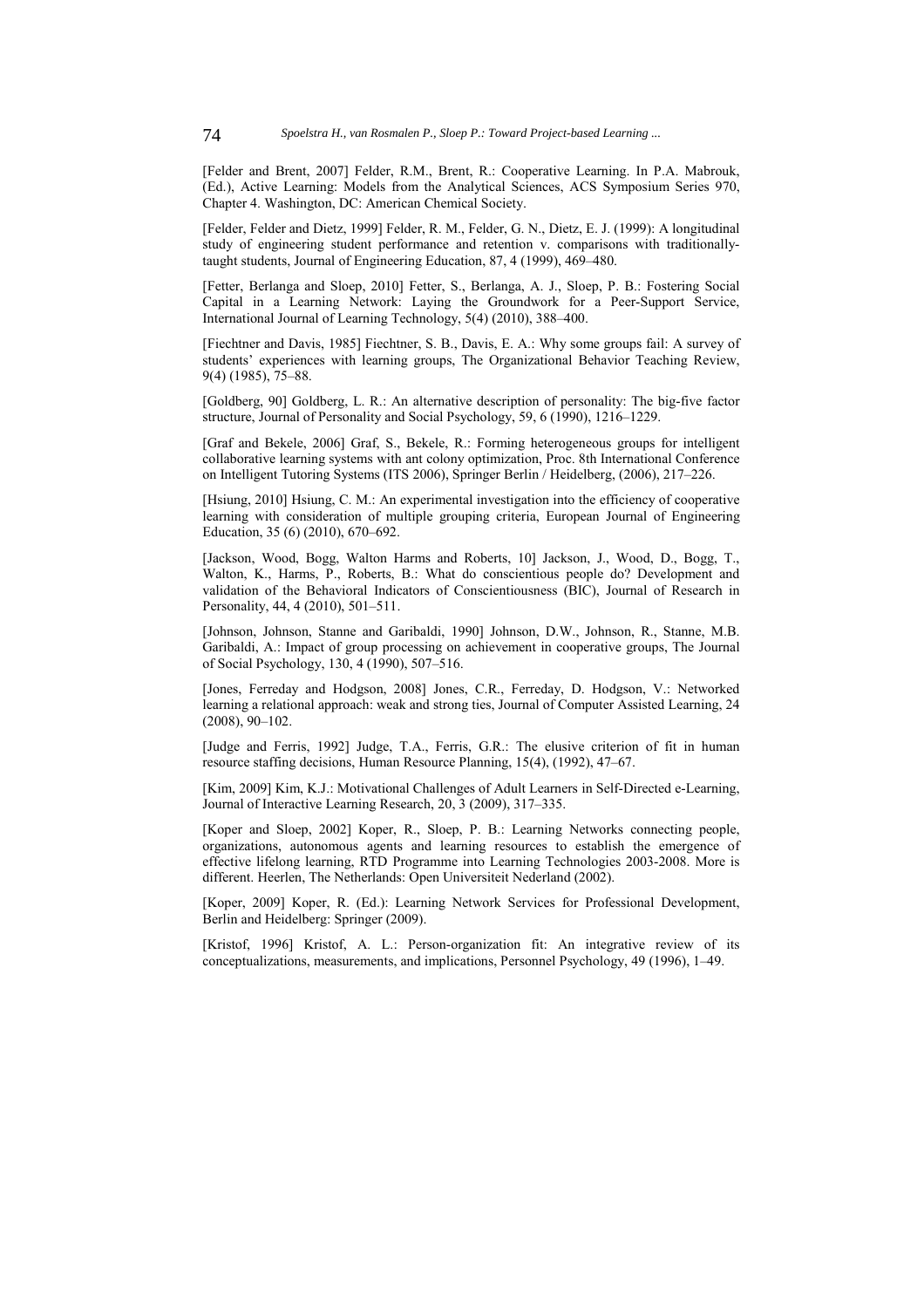[Laham, Bennett and Landauer, 2000] Laham, D, Bennett, W. Jr, Landauer, T.K.: An LSA-Based Software Tool for Matching Jobs, People, and Instruction, Interactive Learning Environments, 8, 3 (2000), 171–185.

[Lave and Wenger, 1991] Lave, J., Wenger, E.: Situated learning: legitimate peripheral participation. Cambridge: Cambridge University Press, 1991.

[Marin-Garcia and Lloret, 2008] Marin-Garcia, J.A., Lloret, J.: Improving teamwork with university engineering students: the effect of an assessment method to prevent shrinking, WSEAS Transactions on Advances in Engineering Education, 5, 1 (2008), 1–11.

[Martín and Paredes, 2004] Martín, E., Paredes, P.: Using learning styles for dynamic group formation in adaptive collaborative hypermedia systems. In Matera, M., Comai, S. (Eds.), Engineering Advanced Web Applications. Proceedings of Workshops in Connection with 4th International Conference on Web Engineering, (2004) 188–197. Munich: Rinton Press, Inc.

[Muchinsky and Monahan, 1987] Muchinsky, P.M., Monahan, C.J.: What is personenvironment congruence? Supplementary versus complementary models for fit, Journal of Vocational Behavior, 31 (1987), 268–277.

[Oakley, Felder, Brent and Elhaij, 2004] Oakley, B., Felder, R.M., Brent, R., Elhajj, I.: Turning student groups into effective teams, Journal of Student Centered Learning, 2, 1 (2004), 10–34.

[Obaya, 1999] Obaya, A.: Getting cooperative learning, Science Education International, 10, 2 (1999), 25–27.

[Paré and Joordens, 2008] Paré. D.E, Joordens. S: Peering into large lectures: examining peer and expert mark agreement using peerScholar, an online peer assessment tool, Journal of Computer Assisted Learning, 24: 526–540. doi: 10.1111/j.1365-2729.2008.00290.x

[Penalvo et al., 2012] Penalvo, F. J. G., Zangrando, V., Holgado, A. G., Gonzalez, M. A. C., Pardo, A. M. S., Griffiths, D., Forment, M. A., Mykowska, A., Janssen, J., Alves, G. R., Minović, M.: TRAILER project overview: Tagging, recognition and acknowledgment of informal learning experiences, Proc. International Symposium on Computers in Education (SIIE), (2012), 1–6.

[Roberts, Kuncel, Shiner, Caspi and Goldberg, 2007] Roberts, B. W., Kuncel, N., Shiner, R., Caspi, A., & Goldberg, L.: The power of personality: A comparative analysis of the predictive validity of personality traits, SES, and IQ, Perspectives in Psychological Science, 2 (2007), 313 – 345.

[Rusman, Van Bruggen, Sloep, Valcke and Koper, 2012] Rusman, E., Van Bruggen, J., Sloep, P. B., Valcke, M., Koper, R.: Can I Trust You? Profile Elements that Inform First Impressions of Trustworthiness in Virtual Project Teams, International Journal of Information Technology Project Management (IJITPM) 3 (1) (2012), 15-35.

[Siemens, 2004] Siemens, G.: Connectivism: A learning theory for the digital age. International Journal of Instructional Technology and Distance Learning. Retrieved on June, 3rd 2013, from http://www.itdl.org/Journal/Jan\_05/article01.htm

[Slavin, 1989] Slavin, R.E.: Research on cooperative learning: Consensus and Controversy. Educational Leadership, 47(4) (1989), 52–54.

[Sloep and Berlanga, 2011] Sloep, P. B., Berlanga, A. J.: Learning Networks, Networked Learning [Redes de Aprendizaje, Aprendizaje en Red], Comunicar, XIX, 37 (2011), 55–63.

[Sloep et al., 2011] Sloep, P. B., Berlanga, A. J., Greller, W., Stoyanov, S., Retalis, S., Van der Klink, M. et al.: Educational Innovation with Learning Networks: some pertinent tools and developments. Paper presented at the 2nd International Conference on Technology Enhanced